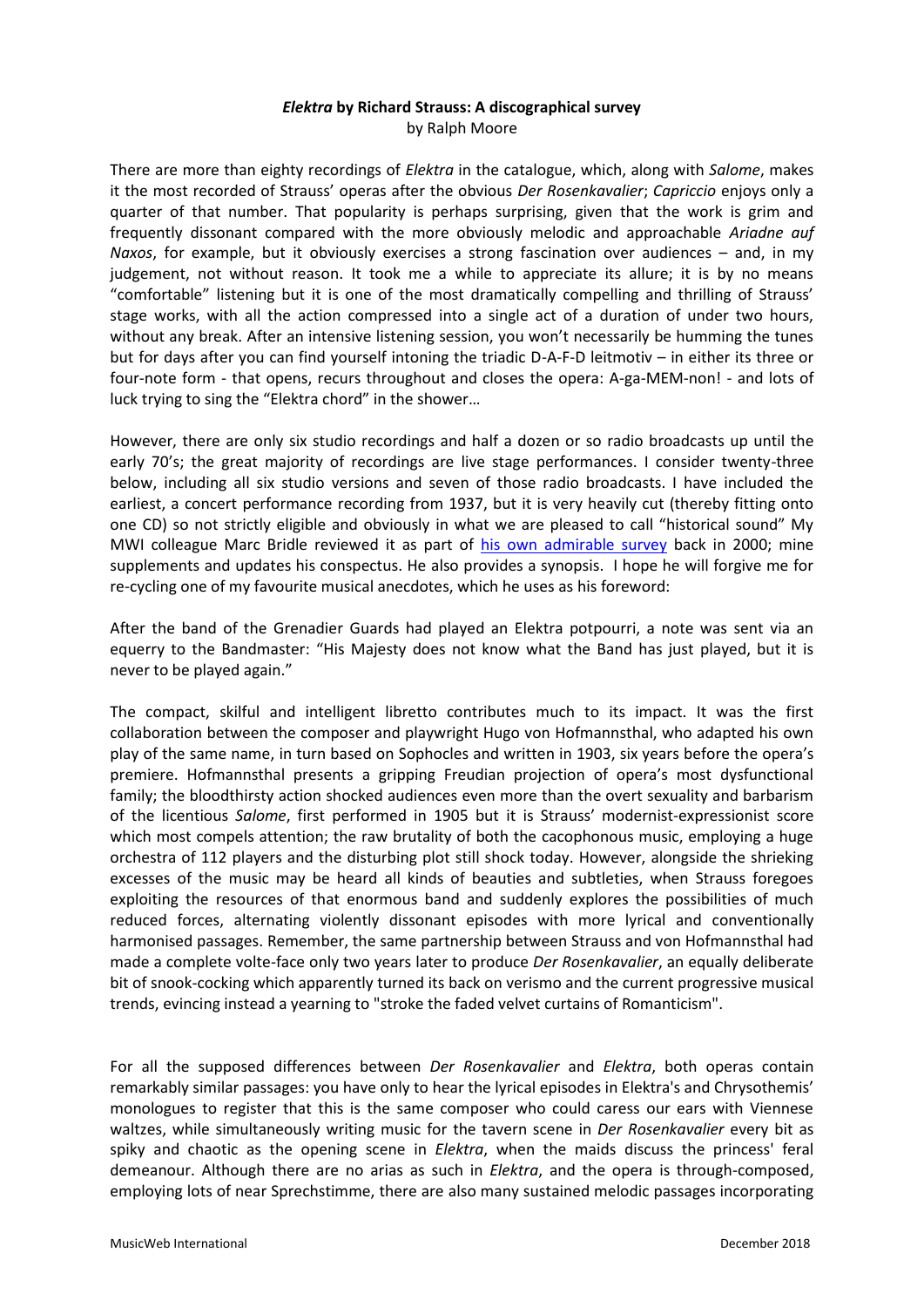ear-tickling leitmotivs. In addition, are splashes of grim humour, such as the music imitating the jangling of Clytemnestra's bangles and jewellery, the absurd, tripping "Laurel and Hardy" woodwind theme introducing Aegisthus, Chrysothemis' deadpan observation after the blood-curdling screams indicating that her brother has just murdered their mother: "Es muß etwas geschehen sein" (Something must have happened), Elektra's sly, ironic insinuation to her mother that she herself is the sacrificial victim required, and her pandering to Aegisthus in order to cajole him into entering the house where death awaits him at the hands of Orestes.

Another disgruntled monarch and Edward VII's nephew, Kaiser Wilhelm II, had disapproved of *Salome*, advising the composer after its premiere, "This Salome will do you no good", but as Strauss later observed in his diary, the opera which was 'no good' "enabled me to build my house in Garmisch." *Elektra* was just such another calculated triumph. Ever the canny publicist and a thoroughly practical man of business, the versatile Strauss was always one step ahead of the critics; he understood how to please and titillate his public with something new in order to turn a tidy profit. Hence, he re-invented himself several times during a long career which encompassed an astonishing variety of operatic styles, culminating in the beautiful conversational chamber-opera *Capriccio*.

The three principal female roles are stuffed with challenges, requiring an incisive dramatic soprano with a shining top C for Elektra, a penetrating lirico-spinto soprano for Chrysothemis capable of arousing sympathy, and a mature mezzo-soprano or contralto of supreme histrionic gifts for Klytämnestra. Hofmannsthal's play and libretto removed all extenuating motives for the latter's assassination of her husband, turning her into a she-monster, but it's a gift of a part for an experienced character-actress mezzo-soprano with plenty of voice left. It is important that the subsidiary male roles for (bass-)baritone (Orest), tenor (Aegisth) and bass (the Tutor) be well cast, but they are almost cameo appearances in comparison with the trio of leading ladies. It is often fun, too, to spot among the serving maids the names of singers in the early stage of their careers, many whom will go on to become stars in their own right: for example, Marilyn Horne, Lucia Popp and Gundula Janowitz.

The text is exceptionally subtle and literate, especially by operatic standards, containing some of the most memorable, chilling and moving lines in the canon; I think here of Clytemnestra's ostensibly casual, but revealing, complaint, "Ich habe keine gute Nächte" (I have no good nights, i.e. I never sleep well), Orestes' heart-rending, "Die Hunde auf dem Hof erkennen mich, und meine Schwester nicht?" (The farmyard dogs recognise me, but my sister does not?), Chrysothemis' "Kinder will ich haben" (I want to have children!) and Elektra's, "Ich habe ihm das Beil nicht geben können!" (I could not give him the axe!) – shades of "Here's Johnny!" crossed with *Psycho*. Like Bartok's *Duke Bluebeard*, the macabre spectacle of *Elektra* is oddly compelling, like a road accident. Opera's most dysfunctional family is given some utterly astonishing music; there is something sly and knowing about this opera, as if Strauss were deliberately assuming a modernist idiom "pour épater la bourgeoisie". For all that I recognise a degree of conscious artifice in Strauss's determined modernism, I find the spectacle wholly absorbing.

The opera has a decidedly fortunate recording history. As you might expect, recordings conducted by Karl Böhm feature prominently but Mitropoulos also looms large. A deciding factor for some listeners will be whether it is presented whole, without the half a dozen or so standard stage cuts disliked by Strauss himself; only Solti, Sawallisch and Bychkov in their studio recordings give us *Elektra* absolutely complete but there are also cut performances which no devotee will want to be without.

# **Artur Rodzinsky – 1937 (live; mono)** Eklipse

Orchestra - New York Philharmonic-Symphony Orchestra

Elektra - Rose Pauly Chrysothemis - Charlotte Boerner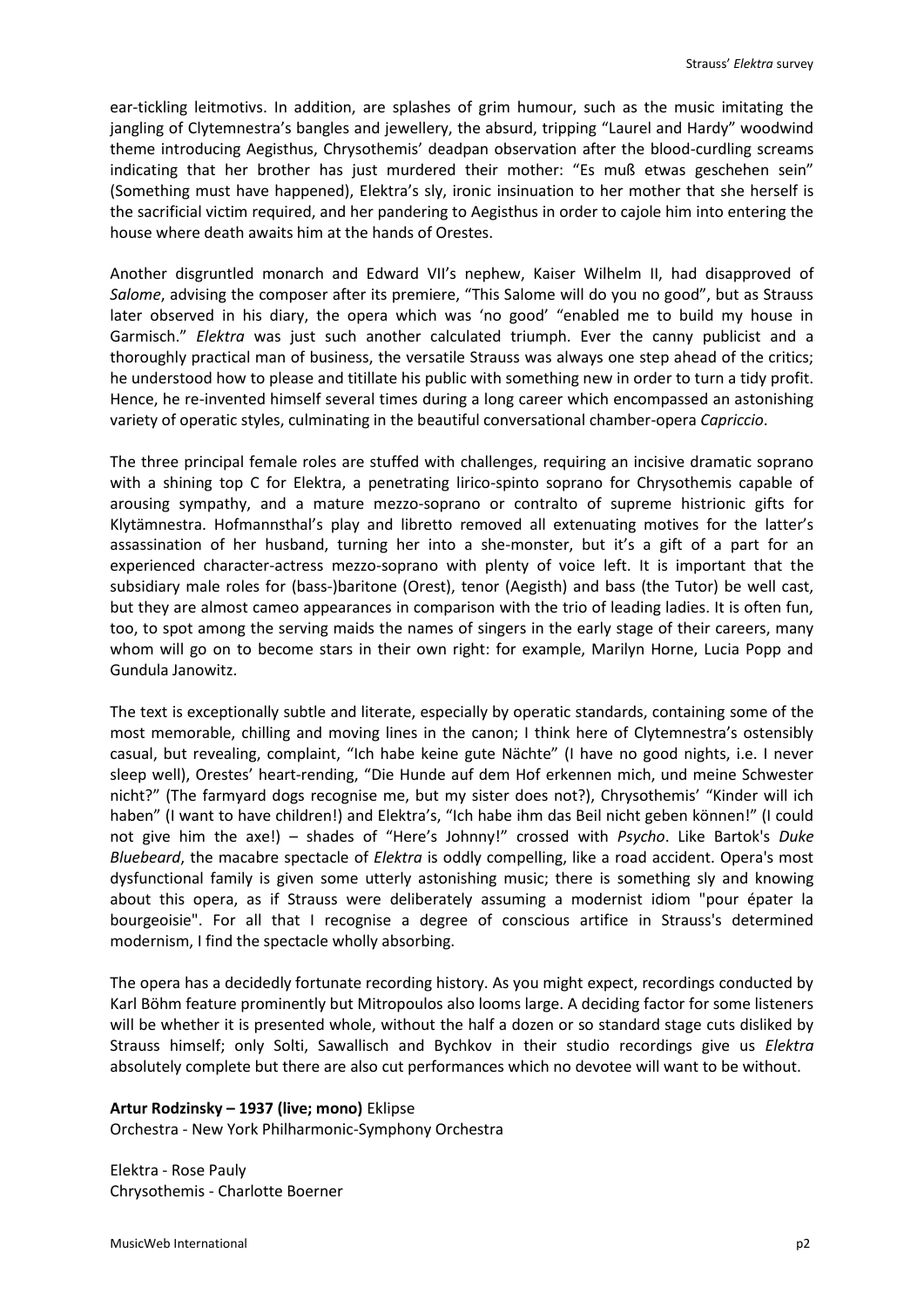Clytemnestra - Enid Szánthó Aegisth - Frederick Jagel Orest - Julius Huehn Der Pfleger des Orest - Abrasha Robovsky

This abridged concert performance at Carnegie Hall begins with Hungarian soprano Rose Pauly's intense and steady account of Elektra's "Allein" monologue; her voice is even throughout its range up to top C and burns like an acetylene flame, conveying both anguish and pathos. She is wonderfully wheedling and ironic in her exchange with Aegisthus. Neither of the two other singers matches her: Charlotte Boerner is accurate but pale and twittery; Enid Szánthó has the right, genuine contralto sound but attempts little in the way of characterisation. The Orestes and Aegisthus are sung by two justly famous Americans and neither disappoints, but their contributions are of course relatively small: Huehn is grave and sonorous, Jagel firm yet craven-sounding. There are no maids and Elektra's exchanges with her mother and sister are both heavily cut; however, we do get the whole of the final section of the opera from Orestes' entrance to the end. What we can hear that Robovsky's conducting is very satisfactory: both lyrical and exciting by turns. The sound is pretty grim and distant – lots of crackle, radio interference and drop-outs, but the *Elektra* aficionado will want to hear this.

# **Eugen Jochum – 1944 (live radio broadcast; mono)** Arkadia; Acanta

Orchestra - Hamburgische Staatsoper Chorus - Hamburgische Staatsoper

Elektra - Erna Schlüter Chrysothemis - Annelies Kupper Klytämnestra - Gusta Hammer Aegisth - Peter Markwort Orest - Robert Hager Ein alter Diener - Hermann Siegel Ein junger Diener - Fritz Göllnitz Die Schleppträgerin - Käthe Lange Die Vertraute - Elisabeth Schwier Der Pfleger des Orest - Gustav Neidlinger Die Aufseherin - Claire Autenrieth 1. Magd - Maria von Ilosvay 2. Magd - Hedy Gura 3. Magd - Martina Wulf 4. Magd - Lisa Bischof 5. Magd - Senta Mirtsch

First, the sound here is extraordinarily good for a recording made in Hamburg, during the dark days of June 1944; it must have been committed to metal tape as few allowances have to be made in comparison with good mono recordings of the 50's and there is no audible distortion at high volume.

Second, although the average collector might wonder who the singers are, s/he may be assured that they are major voices entirely up to the demands of their roles; the listener is immediately struck by the strength, precision and immediacy of the singing of the Five Maids, amongst whom probably only Maria von Ilovsay is known and remembered today – she was a famous Erda. However, the standard of singing from all concerned is phenomenal, prompting yet again speculation regarding what has happened to voices and vocal training in recent years. Provincial German orchestras today are, in contrast better than ever but the Hamburg band here is first rate.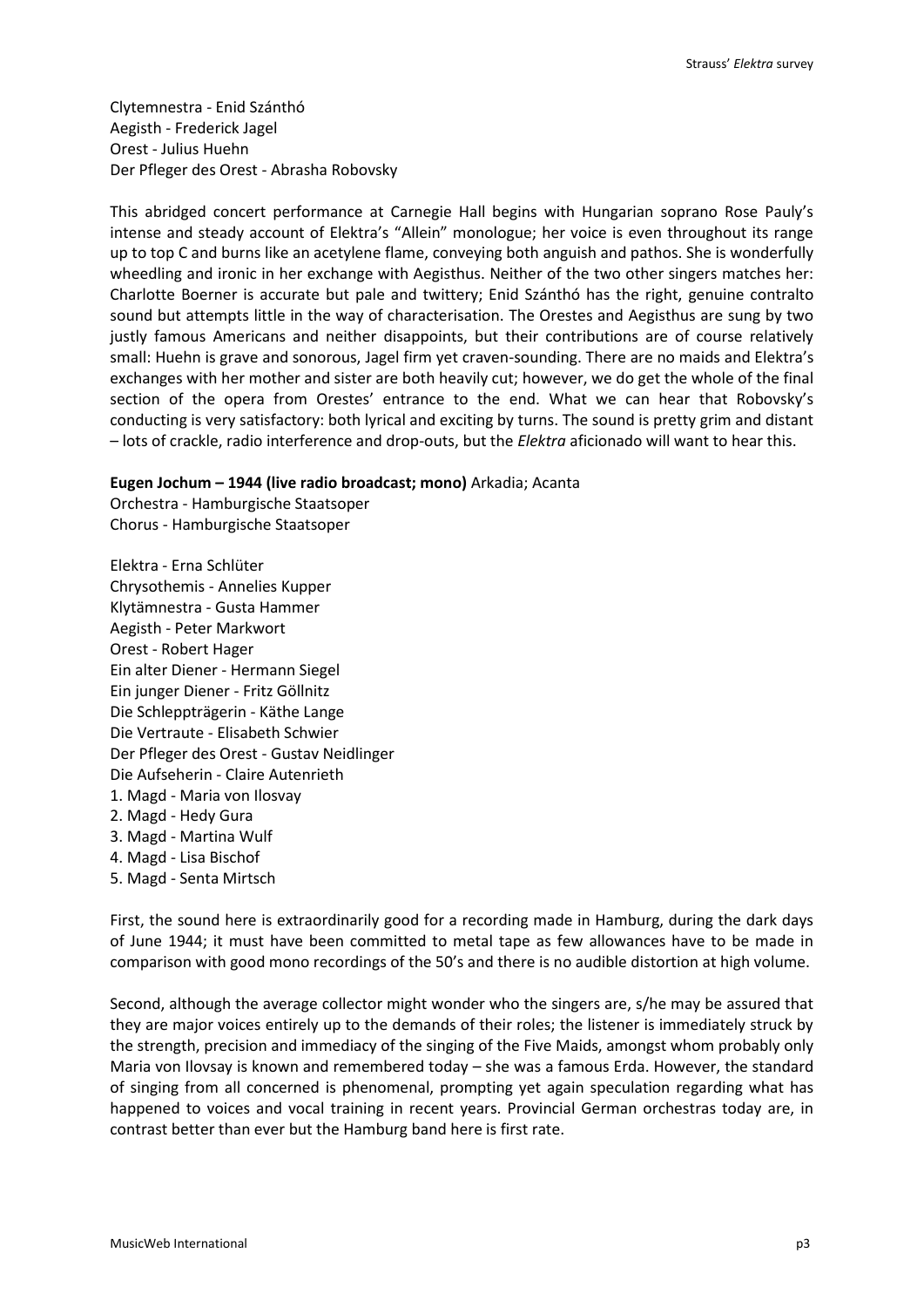I am generally no great fan of Eugen Jochum but his conducting here is superb, bringing out both the hysteria and lyricism of this extraordinary score; climactic points such as the slaughter by Orest of Klytämnestra and Aegisth are thrilling.

Perhaps Erna Schlüter would have had a bigger career had she not thrown in her lot with her Nazi masters, but she also experienced a rapid, post-war vocal decline, as she was one of those artists like Giuseppe Di Stefano who "committed suicide every night". As it stands, she remains one of the greatest exponents of the eponymous role I have heard on disc. Her sound is rather mature and grainy but she is secure, passionate and powerful - and her cackles in track 10 are terrifying. Annelies Kupper also had a major voice and makes a vibrant, animated Chrysothemis, more positive than is sometimes the case; she is especially moving in her expression of her desire for a husband and children. Gusta Hammer's rich contralto is apt for the portrayal of Clytemnestra and she sings beautifully, if not with quite the trenchant sense of haunted suffering which the greatest portraits convey. In contrast to another reviewer, I love Robert Hager's deep, weighty bass as Orest and find his gloomy, gnomic utterances to be very effective; the Recognition Scene is especially touching. The Aegisth was a Mime specialist and makes that unattractive character a craven, hysterical first cousin to Strauss' Herod in *Salome*. The instantly recognisable Gustav Neidlinger – forever associated with Alberich – makes much of his few phrases as the Tutor.

There are two standard cuts as reluctantly sanctioned by the composer; otherwise this is very high on the list of recommendable recordings and all devotees of the opera will want to hear it.

# **Thomas Beecham – 1947 (live radio broadcast; mono)** Myto; Opera d'Oro

Orchestra - Royal Philharmonic Orchestra Chorus - BBC Chorus

- Elektra Erna Schlüter Chrysothemis - Ljuba Welitsch Klytämnestra - Elisabeth Höngen Aegisth - Walter Widdop Orest - Paul Schöffler Ein alter Diener - Eric Goldie Ein junger Diener - George Chitty Die Schleppträgerin - Gwladys Garside Die Vertraute - Mildred Watson Der Pfleger des Orest - Ernst Erbach Die Aufseherin - Ruth Packer 1. Magd - Maud Heaton 2. Magd - Gwladys Garside 3. Magd - Monica Warner 4. Magd - Sylvia Patriss
- 5. Magd Marion Davies

Beecham was always a champion of Strauss; not only did he conduct the British premiere of *Elektra* 1910 but that was the first Strauss opera ever to be performed in this country – and what an introduction. Beecham is master of the score, delivering a thrilling performance and galvanising the RPO into playing with manic intensity while maintaining a crisp ensemble. The ghastly screams from both Klytämnestra and the orchestra accompanying the grisly unseen murders of the crinkly lovers are frightening and no moment of drama is under-played.

Some slight unsteadiness was beginning to creep into Erna Schlüter's voice but the nobility and beauty of tone and the impact of her acting are intact. The supporting cast is very strong with no less a singer than Ljuba Welitsch in a role which is too often the relative weakness in recordings. Elisabeth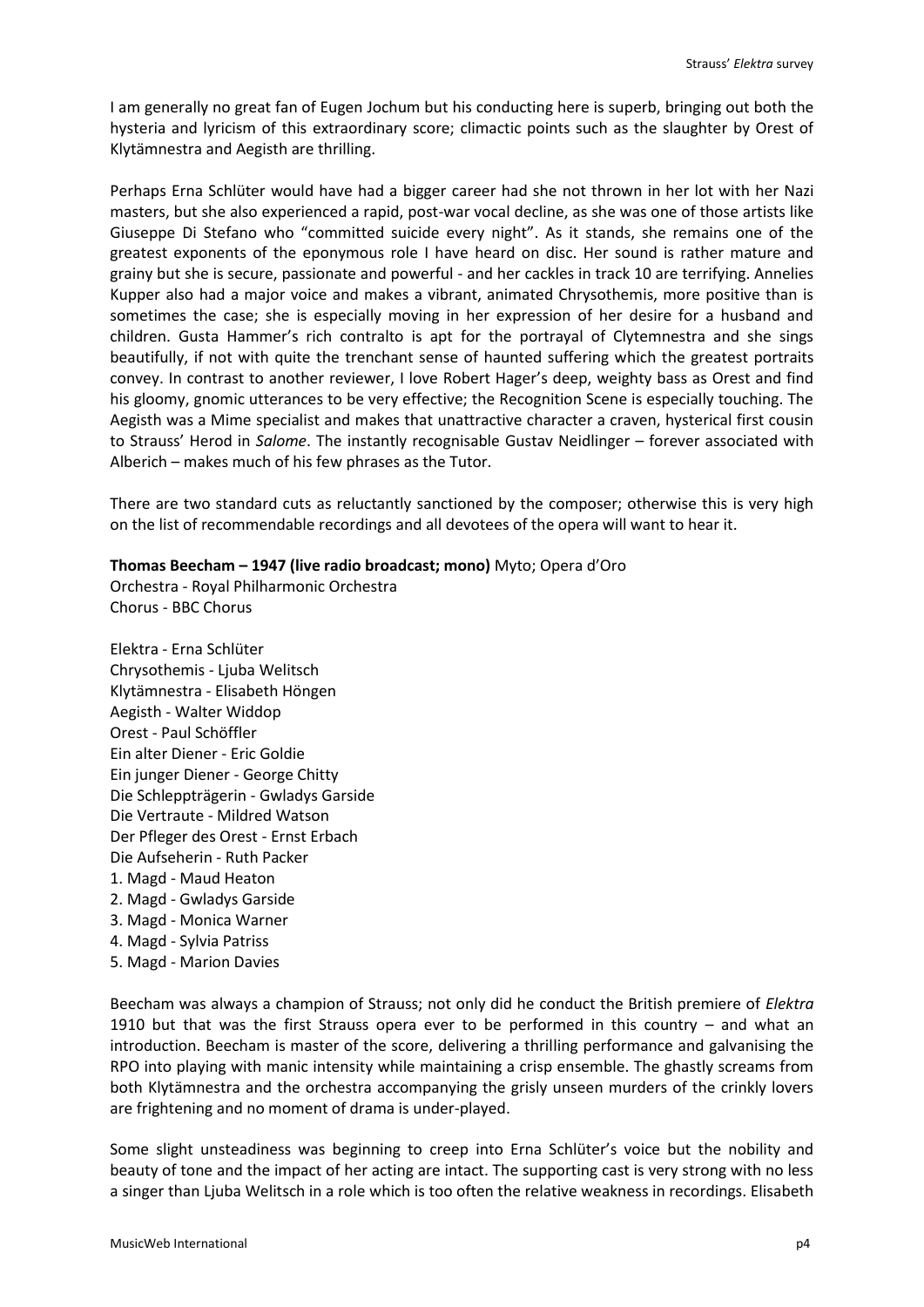Höngen is a powerful Klytämnestra; a deep-voiced Paul Schöffler and a vivid Walter Widdop are Orest and Aegisth respectively.

This was made in a BBC studio and the sound is remarkably clean and clear for its age. No lover of this psycho-psychotic drama will want to miss it. (The final scenes Beecham recorded at the same time for EMI with the same cast may also be heard on the Naxos issue, along with extracts from *Ariadne auf Naxos*,)

# **Dimitri Mitropoulos – 1949 (live radio broadcast; mono)** Guild Immortal Performances

Orchestra - New York Philharmonic Orchestra Chorus - New York Philharmonic Chorus

Elektra - Astrid Varnay Chrysothemis - Irene Jessner Clytemnestra - Elena Nikolaidi Aegisth - Frederick Jagel Orest - Herbert Janssen Der Pfleger des Orest - Michael Rhodes 1. Magd - Miriam Stockton 2. Magd - Edith Evans 3. Magd - Elinor Warren 4. Magd - Beverly Dame

I wonder what twisted or perhaps just mischievous mentality was behind the New York Philharmonic's programming of *Elektra* for broadcast from Carnegie Hall in its subscription concert series as an entertainment for Christmas Day. It's hard to think of a less appropriate offering for such a day – unless, of course, it's a deliberate attempt to recreate the sense of shock and outrage generated by the premiere in some quarters.

First, three caveats: this is severely cut, moreso than the average performing version, and indeed so much so that I would hesitate to recommend it at all as a "complete" recording' at only 87 minutes. The role of Chrysothemis is particularly savaged and thereby greatly reduced, including the loss of her entire second scene with Elektra. Let me refer you to three MWI colleagues' reviews from 2002 here for further details[: review 1](http://www.musicweb-international.com/classrev/2002/July02/Strauss_Elektra.htm) [~ reviews 2 & 3.](http://www.musicweb-international.com/classrev/2002/July02/Strauss_Elektra2.htm)

They also provide so much useful information and critical expertise that any elaboration on my part beyond a summary of my response as per below would be otiose.

Secondly, the constricted sound, while perfectly acceptable for a live radio broadcast from so long ago, can hardly stand comparison even with decent mono recordings from the 50's.

Thirdly, no-one apart from Varnay is especially notable or memorable. Three singers here, Irene Jessner, Herbert Janssen and Frederick Jagel are all nearing the end of their careers and sound, to put it kindly, rather too mature and dry of voice for their roles. Elena Nikolaidi as Clytemnestra has a vibrant, attractive mezzo and eschews all exaggeration; indeed, I could sometimes do with just a few more histrionics as occasionally she sounds a bit polite for one of opera's more louche characters. Her firm voice falls easily on the ear but her German is rather Mediterranean.

However, this is the first of five recordings starring perhaps the greatest Elektra ever in Astrid Varnay, and the first recording of that opera we have conducted by Mitropoulos, who many would also consider to be the greatest exponent of the score, so we cannot so easily discount it on the grounds of cuts and sound. Varnay is in blazing form: no wobble, searing, soaring top notes and not a hint of fatigue right up to the devastating dance climax; the only vocal flaw is that particular tendency she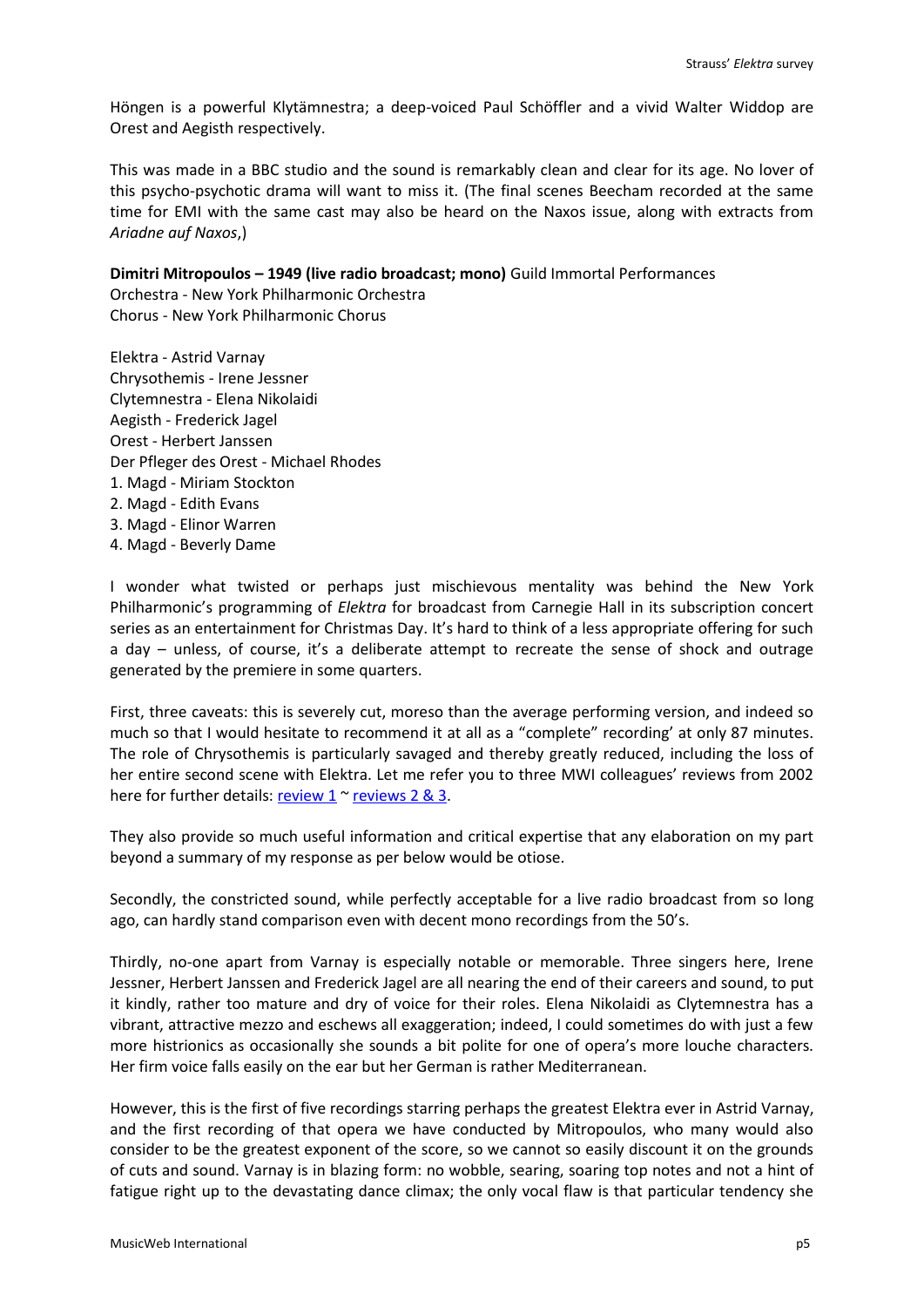had of squeezing and swelling notes too much, while Mitropoulos brings out both the subtlety and the savagery of the score, responding with a sensitivity always attuned to the mood of the moment and his orchestra follow his every indication, playing with furious dedication.

In the end, even if it cannot be a first choice, there are two overriding reasons for hearing this recording, encapsulated in two words: Varnay and Mitropoulos – but both may be heard elsewhere in better sound, but not together.

# **Dimitri Mitropoulos – 1950 (live; mono/electronically reprocessed stereo)** Fonit Cetra; Hommage

Orchestra - Maggio Musicale Fiorentino Chorus - Maggio Musicale Fiorentino

Elektra - Anny Konetzni Chrysothemis - Daniza Ilitsch Clytemnestra - Martha Mödl Aegisth - Franz Klarwein Orest - Hans Braun Ein alter Diener - Ljubomir Pantscheff Ein junger Diener - Josef Schmidinger Die Schleppträgerin - Aenne Michalsky Die Vertraute - Dorothea Fraß Der Pfleger des Orest - Wilhelm Felden Die Aufseherin - Charlotte Markus 1. Magd - Gertrud Schuster 2. Magd - Polly Batic 3. Magd - Katja Sabo 4. Magd - Dagmar Schmedes

5. Magd - Friedl Riegler

The harsh but clear mono sound of this live performance from the 1950 Florence May Festival label has, on my Hommage set, been electronically reprocessed to give a vivid stereo effect but the result – especially as heard on headphones – is odd, as the focus keeps shifting, the stereo is intermittent and the voices wander around the aural picture, fading in and out. Nonetheless, proceedings can be heard here with a lot more immediacy than other live recordings if this era; I haven't heard the Cetra/Fonit Warner issue. The conducting is of course superlative and the orchestra really vibrant, if occasionally approximate and scrappy.

Anny Konetzni has the right size of voice and was doubtless exciting on stage but tends to swoop and lunge at high, sustained notes, not always hitting, let alone sustaining, them.; this in combination with the erratic sound makes for a disconcerting experience but I am nonetheless swept along by the intensity of her commitment and Mitropoulos' energy; it's a pity her very last note fails her, as the dance climax is exciting. Ilitsch's voice, unfortunately, is shrill, squally and nasal, essentially a size too small, so her ranting is sometimes covered by the orchestral racket. Martha Mödl, however, is simply wonderful; her declamatory manner – often close to Sprechstimme – and rich, purring mezzo with its glottal emphases capture both the sensuality and the hysteria of the aging queen Clytemnestra - and the way she spits out her words is spellbinding; she is by far my favourite singer in this role, as much as I admire Madeira et al. Hans Braun is a grim, saturnine, firm-voiced Orestes and Strauss' friend Franz Klarwein a vivid Aegisth. Unfortunately, the Tutor is barely audible.

The Hommage label issue comes with a German only libretto. Its sonic peculiarities, vocal deficiencies and cuts disqualify it from being a top choice but Mitropoulos directs a highly dramatic account, even if you can hear him to better effect with a generally superior cast in the 1957 Vienna performance – and Mödl is phenomenal.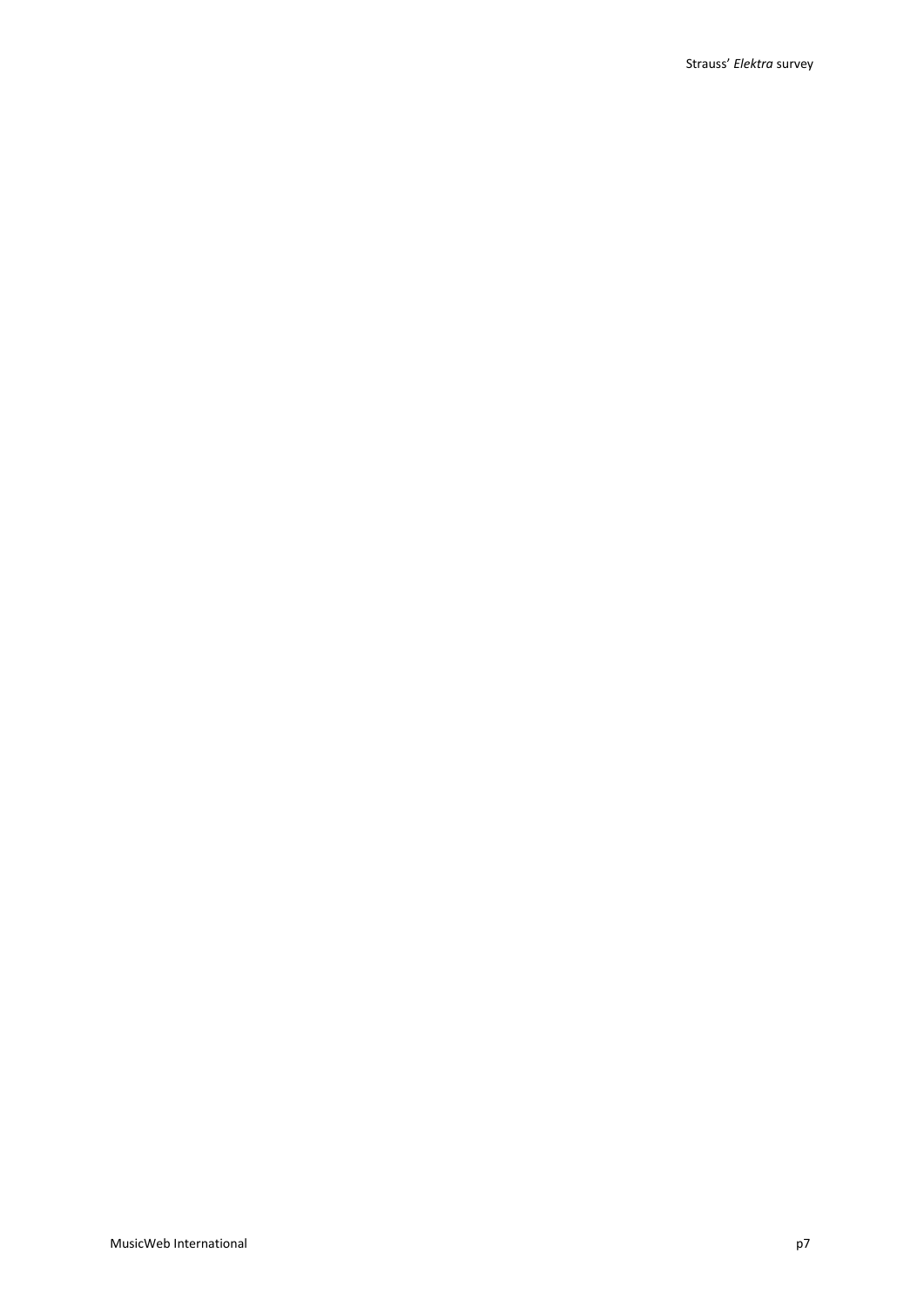**Fritz Reiner – 1952 (live; mono)** Guild Immortal Performances Orchestra - Metropolitan Opera Chorus - Metropolitan Opera

Elektra - Astrid Varnay Chrysothemis - Walburga Wegner Clytemnestra - Elisabeth Höngen Aegisth - Set Svanholm Orest - Paul Schöffler Ein alter Diener - Lubomir Vichegonov Ein junger Diener - Paul Franke Die Schleppträgerin - Paula Lenchner(-Schmidt) Die Vertraute - Jean Madeira Der Pfleger des Orest - Alois Pernerstorfer Die Aufseherin - Thelma Votipka 1. Magd - Martha Lipton 2. Magd - Hertha Glaz 3. Magd - Lucine Amara 4. Magd - Mildred Miller 5. Magd - Genevieve Warner

This is recorded in amazingly clear mono sound, much cleaner and more vivid, for example, than Carlos Kleiber's live performance at Covent Garden a generation later - and who better to animate Strauss' dynamic score than the equally dynamic conductor, Fritz Reiner? He proves to be ideal, infusing the two superb off-stage murder scenes, for example, with a demonic intensity.

Varnay, too, was the *hochdramatischer Sopran* par excellence du jour (excuse the linguistic admixture) before Nilsson and gave us several treasurable recordings, including the one made a year before this under Mitropoulos and another the following year in Cologne. The warmth, power and colouring of her soprano are ideal, especially for those who find Nilsson too steely, and she is immense in the final scene, the odd swoop and sour note notwithstanding. Schöffler's sonorous Orestes is a known quantity from his recording for Beecham and Svanholm makes a strong-voiced but querulous Aegisthus. However, Walburga Wegner's Chrysothemis is tremulous and not especially ingratiating, while Höngen as Clytemnestra is only generically good, as she was for Beecham, without being anywhere near as striking or memorable as the best; for this reason and despite the excellence of the contributions of Varnay and Reiner, I would steer you towards either of Varnay's other recordings if you want to hear her Elektra.

# **Richard Kraus – 1953 (live radio broadcast; mono)** Capriccio

Orchestra - Orchester des Westdeutschen Rundfunks Chorus - Chor des Westdeutschen Rundfunks

Elektra - Astrid Varnay Chrysothemis - Leonie Rysanek Klytämnestra - Res Fischer Aegisth - Helmut Melchert Orest - Hans Hotter Ein alter Diener - Arno Reinhardt Ein junger Diener - Hasso Eschert Die Schleppträgerin - Helen Petrich Die Vertraute - Gertie Chorlent Der Pfleger des Orest - Heiner Horn Die Aufseherin - Kaethe Tatzmann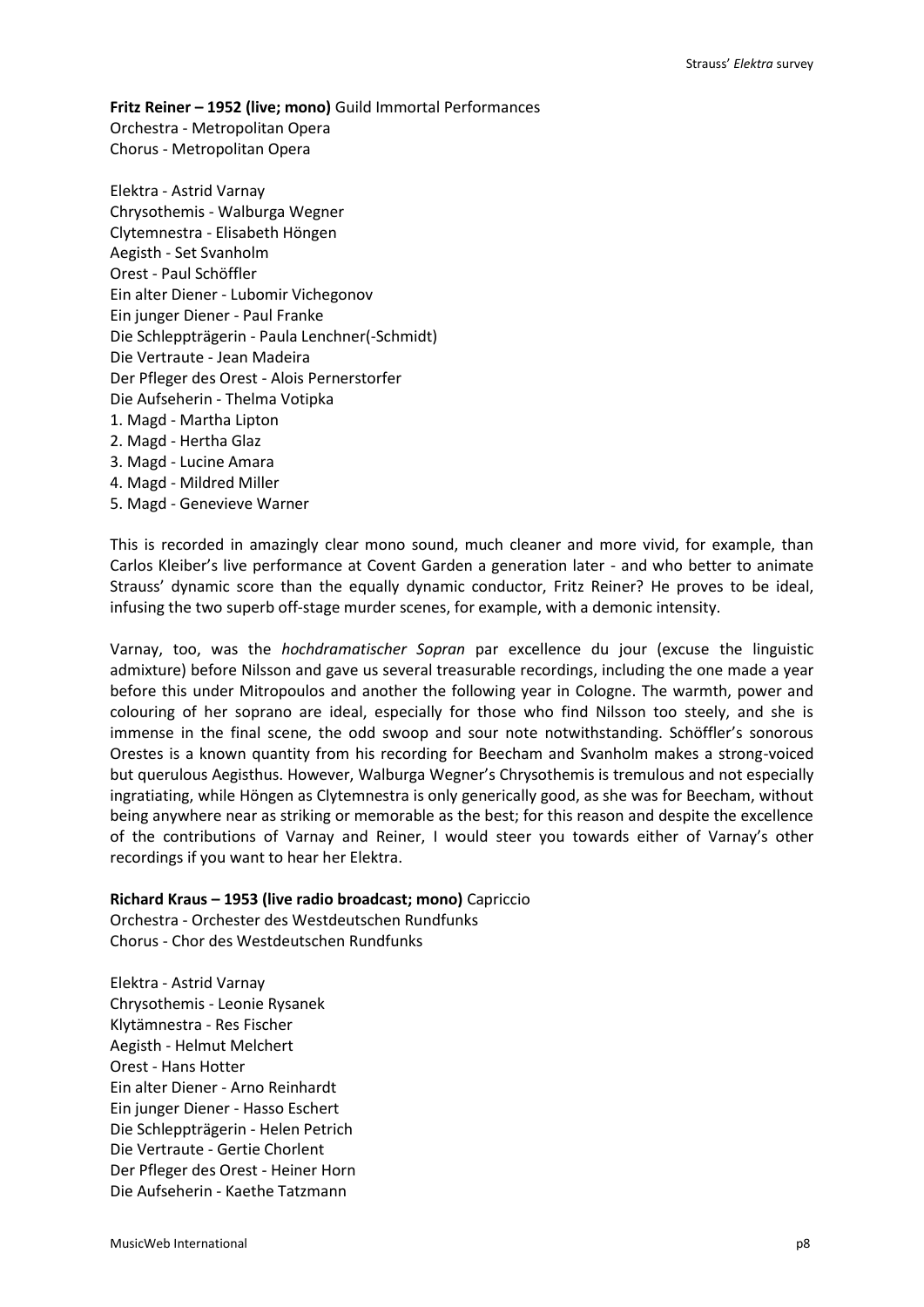- 1. Magd Ilse Ihme-Säbich
- 2. Magd Trude Roesler
- 3. Magd Marianne Schröder
- 4. Magd Marlies Siemeling
- 5. Magd Käthe Möller-Siepermann

The sound is so good on the re-mastered tape of this Westdeutschen Rundfunks radio recording made in Cologne in 1953 that one quickly forgets that it is not stereo; indeed, in sonic terms alone it can compete with and even surpass live stereo recordings from the 50's; there is no hiss and remarkable depth of sound for mere mono. Unfortunately, there are some cuts but what remains is compelling.

Add to this Astrid Varnay's Elektra, malevolent, huge-voiced and laser-accurate with very little of the scooping which sometimes marred her line, and you have a recording to be reckoned with. I know nothing of the conductor, Richard Kraus, but he directs a powerful, deliberate account of this terrifying opera and the Cologne Radio Orchestra sounds very competent, too, although they are recorded rather distantly, while the voices are very forward.

The young Leonie Rysanek, eventually no stranger to the eponymous leading role herself, gives us an intense Chrysothemis, typically slightly husky and cloudy-voiced in the middle of her range but with great thrust and power; this is not the Shrinking Violet sister we sometimes hear but a desperate, hysterical woman.

Res Fischer is a dark-voiced, tortured, slightly matronly Klytämnestra who does not exaggerate but still conveys the character's paranoia through her detailed enunciation of the text; her "sleepless nights" monologue is eerily haunting. All three leading ladies have big, juicy, penetrating voices able to pierce Strauss's denser orchestration - although much of the time there is that chamber-music quality which Kraus's clear, unmannered presentation renders as oddly and perversely beautiful.

Smaller roles are very persuasively sung; Hotter as Orestes is wonderfully sepulchral, although he was evidently having one of his hoarse, hay-fever days; he presents a really imposing presence whose arrival and gnomic pronouncements intensify the pall of foreboding hanging over the House of Agamemnon.

The classic analogue stereo version by Nilsson and Solti, and the two digital recordings by Sinopoli and Sawallisch, might provide more aural thrills but admirers of Varnay and Rysanek in particular will want this.

# **Karl Böhm – 1955 (live; mono)** Walhall

Orchestra - Bayerische Staatsoper Chorus - Bayerische Staatsoper

Elektra - Christel Goltz Chrysothemis - Leonie Rysanek Klytämnestra - Jean Madeira Aegisth - Franz Klarwein Orest - Hermann Uhde Ein alter Diener - Adolf Keil Ein junger Diener - Walter Carnuth Die Schleppträgerin - Anny Fischer-Walgreen Die Vertraute - Annie van Kruyswyk Der Pfleger des Orest - Rudolf Wünzer Die Aufseherin - Ina Gerhein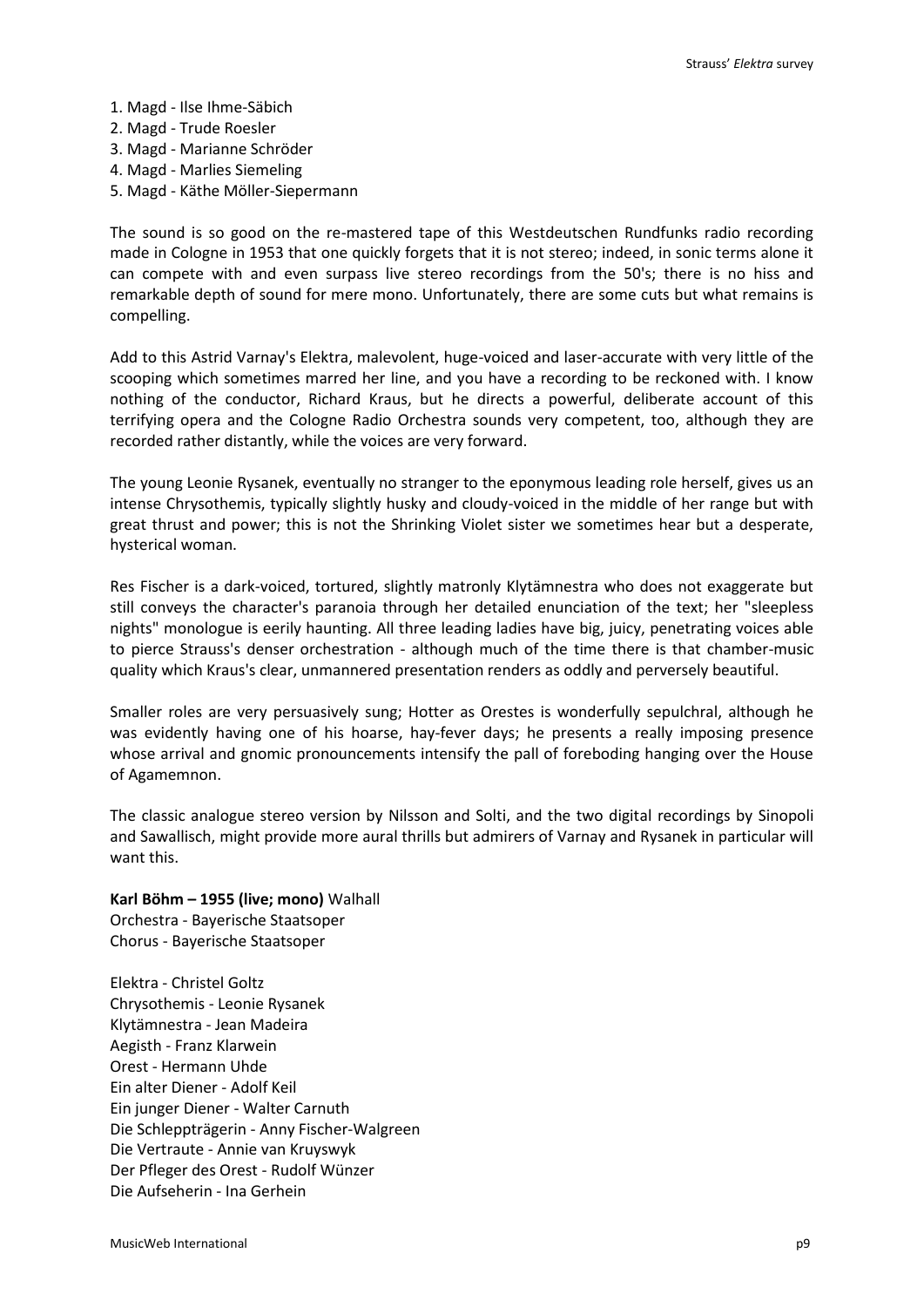- 1. Magd Ruth Michaelis
- 2. Magd Annie van Kruyswyk
- 3. Magd Lilian Benningsen
- 4. Magd Antonia Fahberg
- 5. Magd Gerda Sommerschuh

In good, clean mono sound, this recording of a live performance, its audible stage noises adding to the atmosphere, features some very promising names in the cast. Böhm's trademark urgency is immediately in evidence. Goltz is powerful, dramatic and even charismatic but her voice becomes pulsing and unsteady under pressure. However, it has to be said that she is extraordinarily effective in passages such as the climax to her long monologue, "Was bluten muß?" just before Chrysothemis announces Orestes' supposed death; she dominates the music.

The young Rysanek again gives us a riveting Chrysothemis of a voice-type deeper and earthier than usual: smoky, powerful and impassioned – it's great singing. American Jean Madeira, who died far too young, is similarly wonderful as Klytämnestra; the entry of her deep, vibrant mezzo with its true contralto resonance instantly makes the listener sit up and pay attention to her - she is simply one of the best on record and may be heard in similar form for Mitropoulos two years later (see the next review). Sample "Ich habe keine gute Näcthe" with its eerie, tripping glockenspiel accompaniment chilling.

In addition to this embarrass de richesses we have Hermann Uhde bringing his Wotan voice to Orestes, giving him an uncommon air of nobility, and Strauss regular Franz Klarwein, who was the Italian tenor in the Munich world premiere of *Capriccio*. The final ten minutes are thrilling, with Rysanek, Goltz and Böhm really delivering.

The usual stage cuts apply; no matter.

# **Dimitri Mitropoulos – 1957 (live; mono)** Orfeo

Orchestra - Wiener Philharmoniker Chorus - Wiener Staatsoper

Elektra - Inge Borkh Chrysothemis - Lisa Della Casa Klytämnestra - Jean Madeira Aegisth - Max Lorenz Orest - Kurt Böhme Ein alter Diener - Gyorgy Littasy Ein junger Diener - Erich Majkut Die Schleppträgerin - Karol Loraine Die Vertraute - Anny Felbermayer Der Pfleger des Orest - Alois Pernerstorfer Die Aufseherin - Audrey Gerber-Candy 1. Magd - Kersten Meyer 2. Magd - Sonja Draksler 3. Magd - Sieglinde Wagner 4. Magd - Marilyn Horne

5. Magd - Lisa Otto

The first surprise about this elderly, live recording is that the mono sound is so full and clear that one is momentarily fooled into thinking it is early, narrow stereo, so good is the Austrian radio engineering. Secondly - and perhaps less surprising - the conducting of Mitropoulos is a wonderfully judicious admixture of passion and lyricism; he extracts every ounce of drama and excitement out of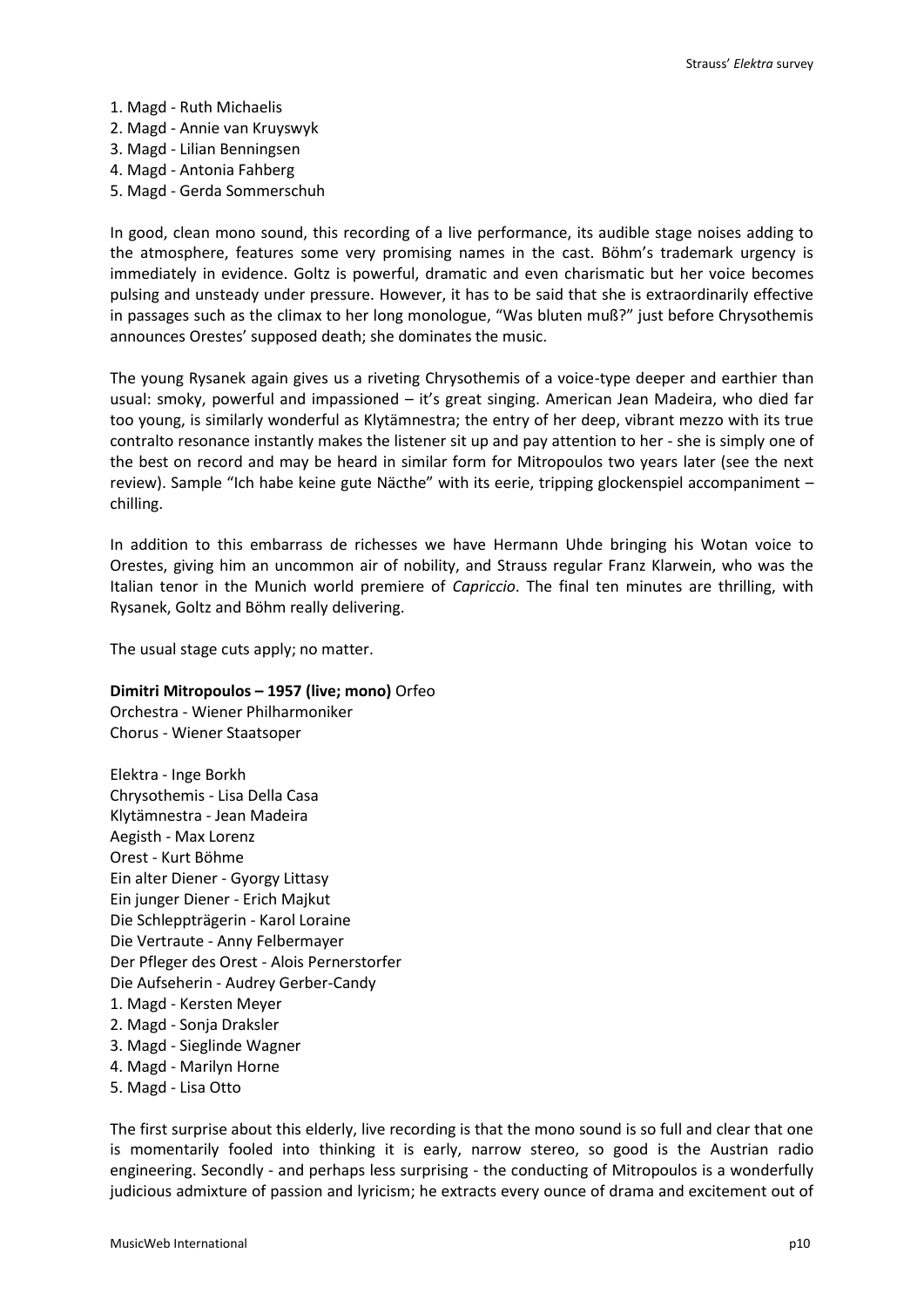this score, alternating between menace, pathos and suavity such that the music pulses with inner life. The extended orchestral passage after "Orest!" is a case in point and the VPO plays like a bunch of very talented demons.

The cast has many strengths: an exceptionally good team of maids including some famous and soonto-be famous names like Marilyn Horne, Sieglinde Wagner and Lisa Otto. The three principal women are stupendous: Borkh's big, powerful, smoky soprano easily rides the orchestra and she has vibrant top notes to spare; she also creates a fully rounded portrayal of the quasi-demented Elektra. The casting of Lisa Della Casa is unexpected in that you might have supposed her lyric soprano to be too light, but she brings plenty of weight and penetration to her music and makes for a particularly touching and beautiful Chrysothemis. Jean Madeira is wonderfully sepulchral as Klytämnestra, haunted and neurotic with a booming lower register, one of the best on record.

The weaknesses are Kurt Böhme's elderly sounding Orest - he lacks the virile edge and sounds more like his own elderly tutor - and former favourite Heldentenor of the Third Reich Max Lorenz, who sounds like the veteran he is by this stage of his career, hardly able to sustain a line and doing more barking and shouting than singing - although he was in fact only in his mid-fifties here. Those failings are a pity given the quality of everything else.

*Elektra* has had a charmed life from the point of view of recordings and there are many to choose from, including highly successful assumptions of that killer role by Varnay, Nilsson, Jones and Marton, and some stereo, studio releases which are sonically vastly superior - but few are as compelling artistically as this one, which is in mono sound but nonetheless very acceptable.

# **Fernando Previtali – 1957 (live radio broadcast; mono)** Myto

Orchestra - RAI Roma

Elektra - Inge Borkh Chrysothemis - Hilde Zadek Klytämnestra - Elisabeth Höngen Aegisth - Herbert Handt Orest - Tomislav Neralic Ein alter Diener - Ugo Trama Ein junger Diener - Tommaso Frascati Die Schleppträgerin - Irene Callaway Die Vertraute - Luisa Ribacchi Der Pfleger des Orest - Ugo Trama Die Aufseherin - Nina De Courson 1. Magd - Giovanna Fioroni 2. Magd - Miti Truccato Pace 3. Magd - Luisa Ribacchi 4. Magd - Irene Callaway 5. Magd - Ester Orel

Amid all the Germanic recordings this Roman radio live broadcast in front of an audience and conducted by Verdi specialist Previtali seems an unlikely recommendation, but one immediately hears the Italian maids doing a creditable job with the text and it soon becomes clear that the principal singers are all first-rate, native exponents of their roles. Inge Borkh – who died only this year aged 97 – had a beautiful, powerful voice and was famous in the eponymous role; she never sounds as if she is straining. From the perspective of her performance, it matters little whether you listen to this, the other live recording from the same year under Mitropoulos or the studio recording under Böhm; they are all great, as Borkh was obviously in prime form around this period; furthermore, the mono sound is very good. I have to say that the Rome orchestra sounds as though it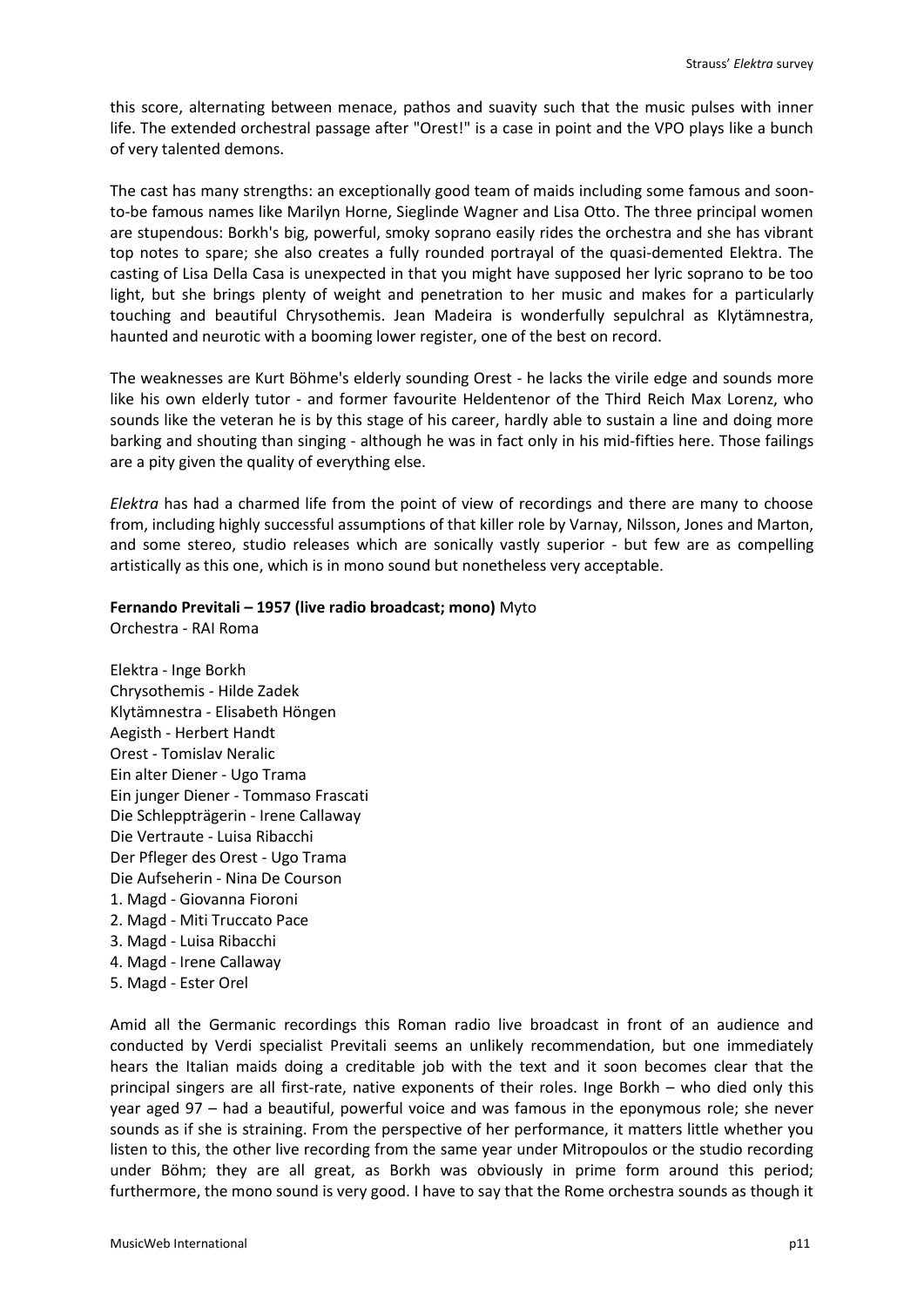was really enjoying itself and had adapted remarkably well to the Teutonic idiom in music with which they cannot have been too familiar,

Hilde Zadek, coming up to her hundred and first birthday as I write, did not record a lot so it's good to hear her taut, accurate, finely focused Chrysothemis. Even though she was only fifty, Elisabeth Höngen as Klytämnestra sounds elderly, rocky and squawky, especially when compared with Jean Madeira's searing performances from around the same era, but she is characterful and acute in her delivery of the text. Croatian bass-baritone Tomislav Neralic makes a satisfactory but stolid Orestes; one Herbert Handt is the best Aegisthus I have heard but his name is new to me; Ugo Trama makes a powerful intervention as the Tutor. The off-stage screams are a bit weedy compared with some of the more spine-chilling death-cries on rival recordings but overall this a highly dramatic and competitive performance, even if not a first choice.

**Karl Böhm – 1960 (studio; stereo)** DG Orchestra - Dresdner Staatskapelle Chorus - Dresdner Oper

Elektra - Inge Borkh Chrysothemis - Marianne Schech Klytämnestra - Jean Madeira Aegisth - Fritz Uhl Orest - Dietrich Fischer-Dieskau Ein alter Diener - Siegfried Vogel Ein junger Diener - Gerhard Unger Die Schleppträgerin - Hermi Ambros Die Vertraute - Renate Reinecke Der Pfleger des Orest - Fred Teschler Die Aufseherin - Ilona Steingruber(-Wildgans) 1. Magd - Cvetka Ahlin 2. Magd - Margarethe Sjöstedt 3. Magd - Sieglinde Wagner 4. Magd - Judith Hellwig 5. Magd - Gerda Scheyrer

Kudos to the Eloquence label for continuing to re-master and issue recordings otherwise unavailable from Universal.

This famous recording is now decidedly venerable but has scrubbed up well: the voices and orchestra are in proper balance and we can hear both the virtuosity of the Dresdners - just try Elektra's triumphal dance, band 16, CD2 - and the details of the singers' characterisations.

Böhm is always at his best in Strauss's operas and this recording is a winner. He plays Strauss hard and fast but always with an impeccable sense of rhythm and phrasing and the ability to caress the melodies when they suddenly emerge from the pandemonium; the Dresden orchestra, so wholly at home in the idiom, is always with him. In her famous recital album conducted by Reiner four years earlier, Inge Borkh had given a taste of her Elektra and her performance here is virtually identical. If you want to sample her at her very best, try the Recognition Scene; her sustained A on the first "Orest!" is of unearthly beauty and she is in finest voice throughout: there is the sweetest, steadiest B flat at 2' 40" and a superb top A flat at 3' 43", warm and yearning where Nilsson, for all her greatness, can be unremittingly chilly and cannot quite convey vulnerability in the same way. It is certainly a lighter voice but still sizeable. I would not call the vibrancy in her soprano a tremolo; it very occasionally approaches unsteadiness but is mostly simply a shimmering sound of great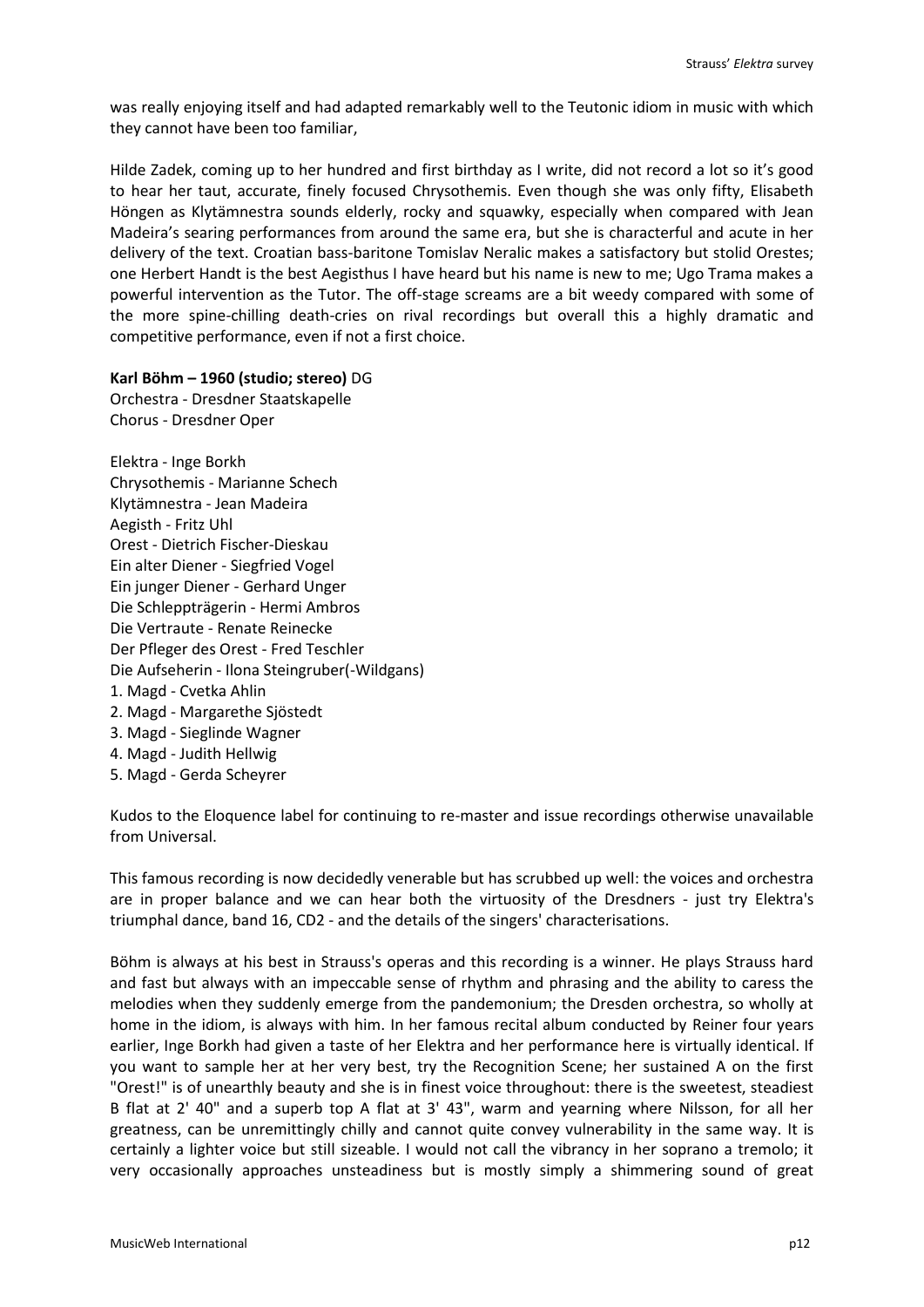expressivity. It's a pity that the re-mastering cannot disguise an ugly splice on that first "Orest!", however.

Schech is sometimes a bit shrill but very believable as the weaker sister, contrasting well with Borkh. Jean Madeira delivers a star performance as Clytemnestra: baleful and dark-voiced. Fischer-Dieskau is in the "sing everything" phase of his earlier career and apart from some over-rolled r's does well as Orestes: noble and steady at first, then nervy and craven before the tutor shames him into action. Fritz Uhl harshens his Heldentenor to make Aegisth sound weak and contemptible. This is surely the best of the three recordings available in which Borkh takes the lead, especially as it is her only studio version.

There is no libretto in this bargain issue, only a synopsis and an interesting essay by Böhm. Previous reviewers are wrong to refer to this as a complete recording; it has some fifteen minutes or so of cuts sanctioned by the composer which will nonetheless render it inadmissible today for some punters.

# **Herbert von Karajan – 1964 (live; mono)** Orfeo

Orchestra - Wiener Philharmoniker Chorus - Wiener Staatsoper

Elektra - Astrid Varnay Chrysothemis - Hildegard Hillebrecht Klytämnestra - Martha Mödl Aegisth - James King Orest - Eberhard Wächter Ein junger Diener - Siegfried Rudolf Frese Die Schleppträgerin - Anja Van Vrooman Die Vertraute - Hildegard Rütgers Der Pfleger des Orest - Tugomir Franc Die Aufseherin - Judith Hellwig 1. Magd - Helen Watts 2. Magd - Margarethe Sjöstedt 3. Magd - Cvetka Ahlin 4. Magd - Lisa Otto 5. Magd - Lucia Popp

This is Karajan's sole recording of this gothic horror masterpiece and is as such of historical interest regardless of its intrinsic worth, but there is certainly no deficiency in the conducting. As with his recordings of *Salome*, Karajan typically manages to elicit the maximum beauty from the more lyrical sections of the score, shaping phrases sensuously but also extracting the requisite drama and tension with razor-sharp ensemble from the VPO.

The sound is good, re-mastered and undistorted mono, now over fifty years old and only occasionally losing the voices at the back of the stage, such as when Orestes inters the palace to slay his errant mother and her weak lover.

This is a starry cast; even the five maids feature famous names such as the young Helen Watts, Lisa Otto and even Lucia Popp as the sole sympathiser of Elektra. It is a pleasure to hear Eberhard Wächter as a virile, tense and menacing Orestes; too often this role is sung by a singer too old to convey his nervousness. Similarly, having Heldentenor James King as a full-voiced Aegisth makes a change, especially as he still manages to convey his craven disposition.

Which leaves the three leading ladies. Hildegard Hillebrecht as Chrysothemis is merely adequate and does not in herself constitute any reason for hearing this live recording; others have done better. The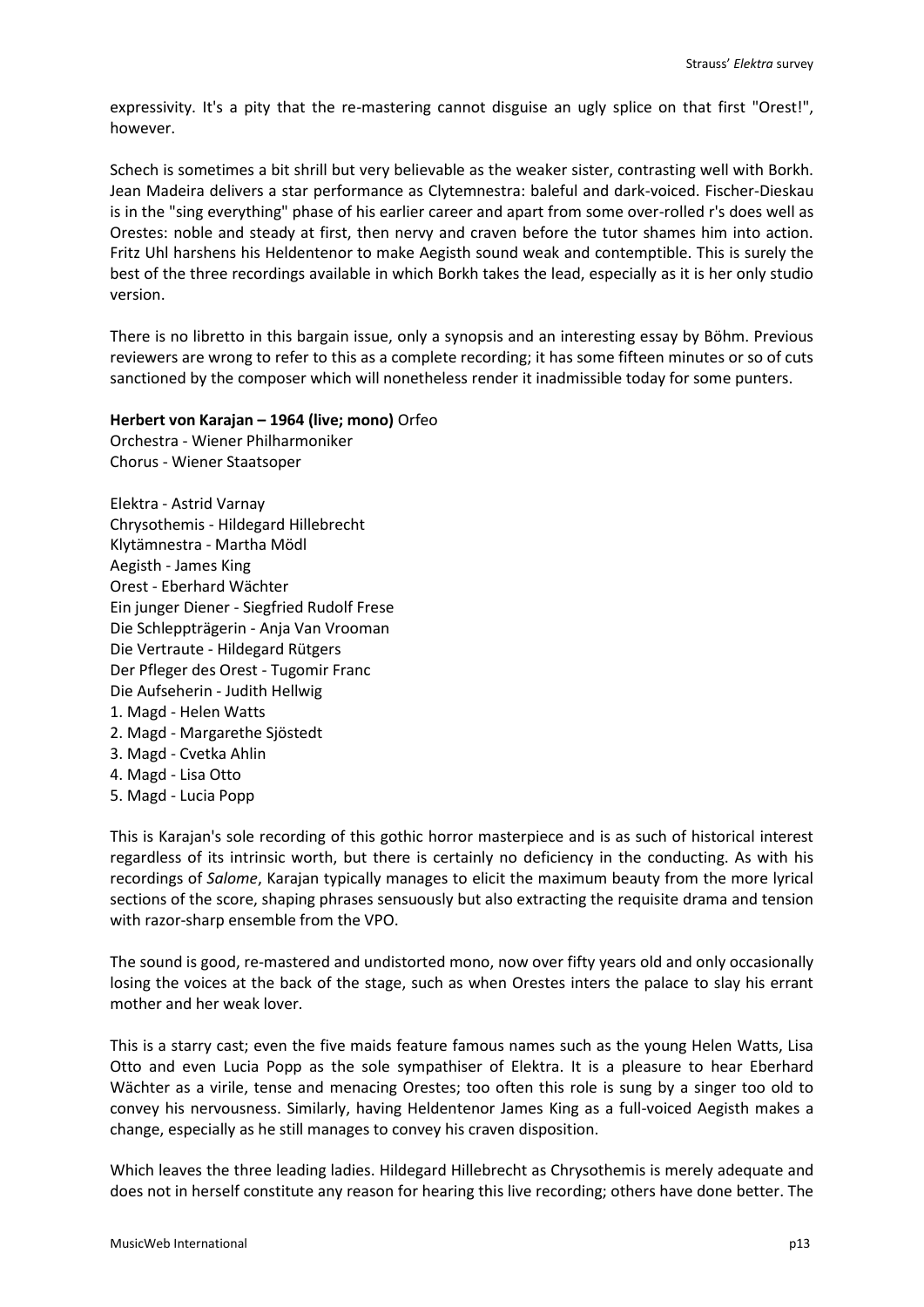two other sopranos were both leading Brünnhildes in their day and command respect. Nonetheless, Astrid Varnay although big and commanding and successfully opting for the high B at the end, sounded better for Richard Kraus in 1953 when she was in fresher voice minus the scooping and some shrill top notes and must here yield to her younger self and later exponents such as Gwyneth Jones or Birgit Nilsson. As Clytemnestra, Martha Mödl had considerably less voice by this stage of her career, sounding raw and hoarse with a pronounced beat and break between registers but the baleful intensity of her nightmare aria "Ich habe keine gute Nächte" is again riveting, as it was when she sang the role for Mitropoulos fourteen years earlier.

So, not my favourite *Elektra* by any means but a worthy version, with many merits.

# **Karl Böhm – 1965 (live radio broadcast; mono)** Orfeo

Orchestra - Wiener Philharmoniker Chorus - Wiener Staatsoper

- Elektra Birgit Nilsson Chrysothemis - Leonie Rysanek Klytämnestra - Regina Resnik Aegisth - Wolfgang Windgassen Orest - Eberhard Wächter Ein alter Diener - Ljubomir Pantscheff Ein junger Diener - Gerhard Unger Die Schleppträgerin - Margarita Lilowa Die Vertraute - Margarethe Sjöstedt Der Pfleger des Orest - Frederick Guthrie Die Aufseherin - Danica Mastilovic 1. Magd - Margarita Lilowa 2. Magd - Margarethe Sjöstedt 3. Magd - Margarete Ast
- 4. Magd Gundula Janowitz
- 5. Magd Gerda Scheyrer

Given the established supremacy of Solti's 1966-67 studio recording featuring two of the principals here, it would be unreasonable to recommend this live, mono, radio broadcast over that landmark issue. However, despite the low transfer level and muddier sound, it has many things going for it, not least the extra intensity and charge which the atmosphere of a live performance can bring and also the presence of Leonie Rysanek in a role she owned for thirty years. Furthermore, Karl Böhm was always at his best in live Strauss and this is no exception. It contains the two sizeable cuts standard at the time in "Wie stark du bist!" up to "Sei verflucht", when Elektra is attempting to recruit her sister into participating in her murderous schemes and that track of 4'27" has been accidentally missed off the liner notes - but no matter; the music is still present on the disc.

Rysanek gives us a much more powerful and impassioned Chrysothemis than Marie Collier's weaker, more vulnerable creature for Solti; she swoops a bit but is extraordinary in the climax. Nilsson simply has no equal in the role, from the searing top C on "königliche" in her first aria to the delicate ppp A flat on "Göttin" when she is sweet-talking Klytämnestra, this is a tour de force. Resnik is equally affecting as the anguished, guilt-racked queen, the tessitura of the role lying right in the meat of her voice, allowing her to exploit the dark resonance of her lower register. Good as she is for Solti, she finds an extra frisson here and the results are chilling. Wächter is surprisingly fine as Orest, able to find the darker places in his baritone to convey the character's implacable determination. The intensity of Böhm's conducting is memorable, especially Elektra's final, frenzied ecstatic dance.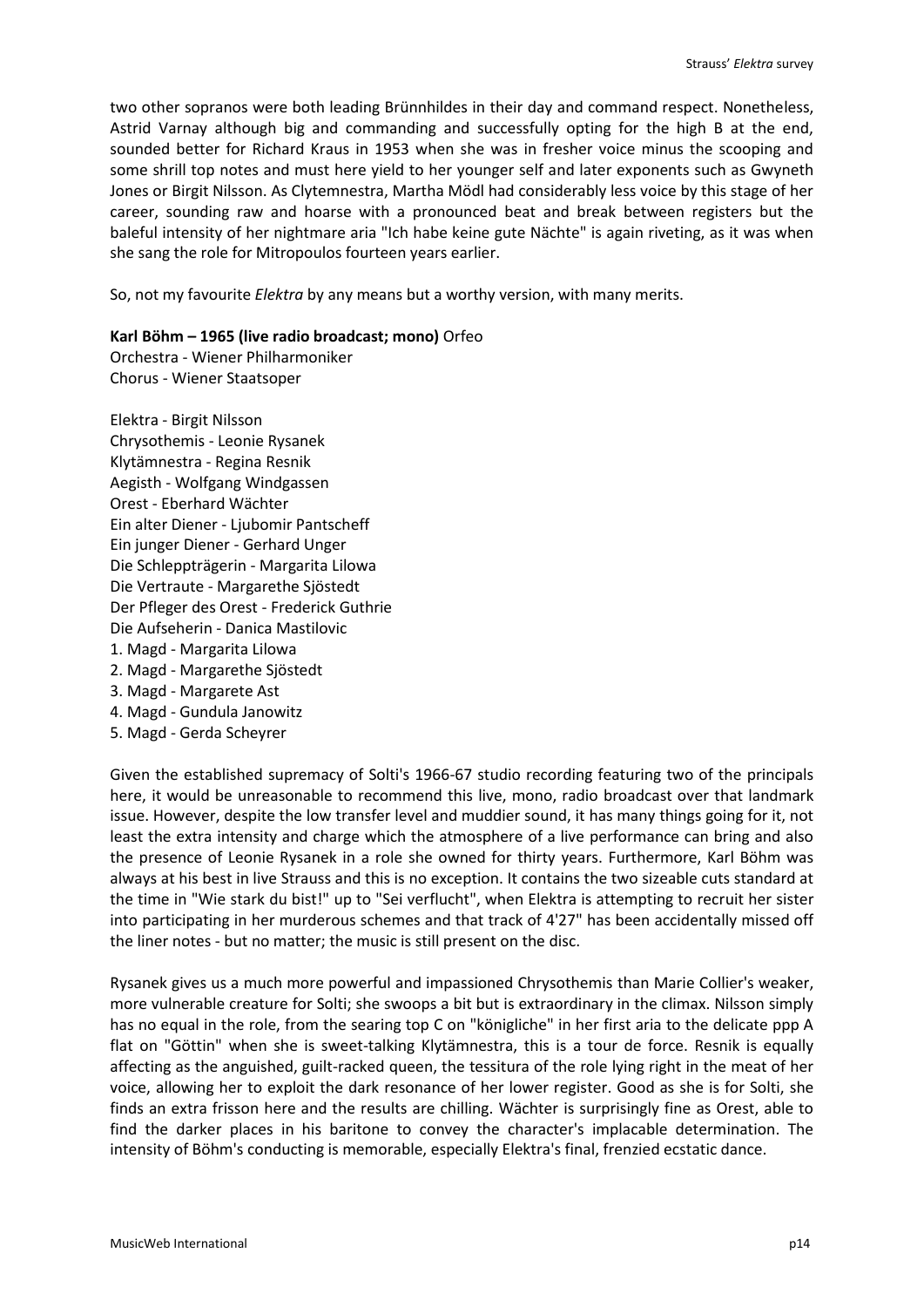Despite its low recorded level, the sound is clear for enough for us to hear instrumentalists turning the pages of the score. The VSO strings are occasionally a little sour but that does not matter in a score as violent as this; what is important is that the score should thrill and chill. As ever, the Orfeo issue is superior to previous incarnations.

# **Georg Solti - 1966-67 (studio; stereo)** Decca

Orchestra - Wiener Philharmoniker Chorus - Wiener Staatsoper

Elektra - Birgit Nilsson Chrysothemis - Marie Collier Klytämnestra - Regina Resnik Aegisth - Gerhard Stolze Orest - Tom Krause Ein alter Diener - Leo Heppe Ein junger Diener - Gerhard Unger Die Schleppträgerin - Margarita Lilowa Die Vertraute - Margarethe Sjöstedt Der Pfleger des Orest - Tugomir Franc Die Aufseherin - Pauline Tinsley 1. Magd - Helen Watts 2. Magd - Maureen Lehane 3. Magd - Yvonne Minton 4. Magd - Jean Cock 5. Magd - Felicia Weathers

Having listened again to the superb Sinopoli recording, I turned immediately to re-visit this classic version from Solti. The sound is almost as good as the modern digital set and I was instantly struck by the quality of the five singers who sing the Maids, who include some famous names such as Helen Watts, Yvonne Minton and Felicia Weathers; they really lend distinction to that opening cacophony. Nilsson's steely sound does not suggest the same lascivious sensuality as Alessandra Marc's tremendous performance but the heft and brilliance of her vocalisation constitute a phenomenon in themselves.

I do not enjoy Marie Collier's vibrant, even faintly tremulous Chrysothemis as much as Deborah Voigt's marvellously strong and steady assumption of the role but it is still a dramatically convincing performance; spookily, her voice is often oddly reminiscent of Elisabeth Schwarzkopf. Regina Resnik is not perhaps as vocally secure as, say, Hanna Schwarz or Madeira, but her Clytemnestra is a tour de force of characterisation; her burnished lower register is especially thrilling, especially when it contrasts with Nilsson's pure tones.

Tom Krause makes a fresher, more virile-voiced Orestes than the aging Ramey's account and the imitable Stolze is ideal as the weak, neurotic Aegisthus.

Solti is by no means all drive and nervous energy; he makes the most of the sinuous melody which follows Elektra's appeal to her deceased father half way through her opening tirade. Of course, both his and Sinopoli's recordings have the huge advantage of the Vienna Philharmonic for orchestra and Solti plays the whole opera uncut, as was his habit.

Hence, in comparison with Sinopoli's recording, this has both advantages and demerits, but both are indispensable to lovers of this ghoulfest with its incongruous admixture of spiky discordance and sensuous melodiousness.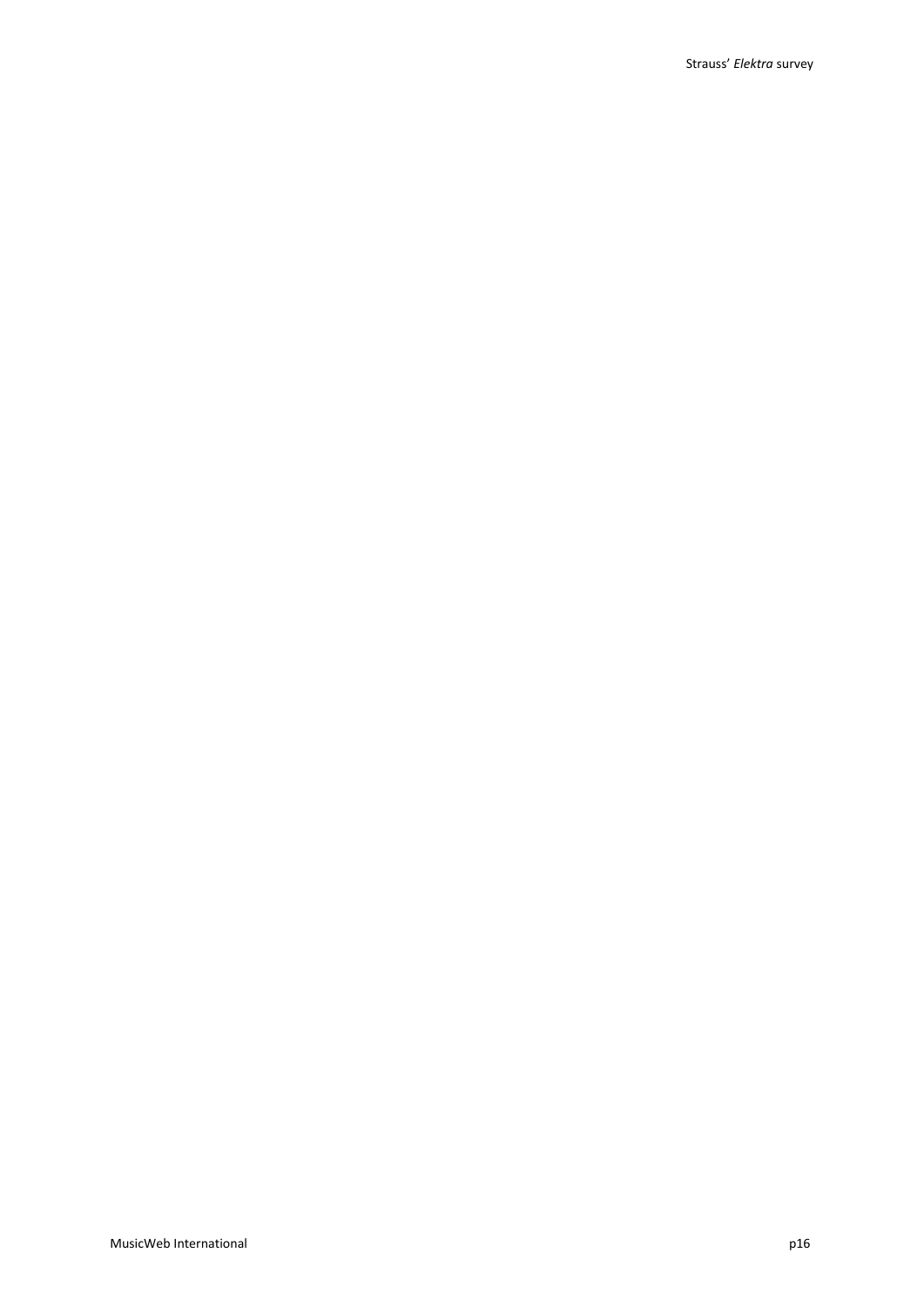#### **Wolfgang Sawallisch – 1971 (live radio broadcast; mono)** Opera d'Oro

Orchestra - RAI Roma Chorus - RAI Roma

Elektra - Birgit Nilsson Chrysothemis - Ingrid Bjöner Clytemnestra - Viorica Cortez Aegisth - Timo Callio Orest - Thomas Stewart Ein alter Diener - Ettore Geri Ein junger Diener - Gino Sinimberghi Die Schleppträgerin - Marisa Zotti Die Vertraute - Anna Maria Balboni Der Pfleger des Orest - Ivo Ingram Die Aufseherin - Helga Merkl-Freivogel 1. Magd - Margarethe Bence 2. Magd - Ingeborg Schneider 3. Magd - Gudrun Wewezow 4. Magd - Anneliese Waas 5. Magd - Lotte Schädle

This is one impressive cast assembled here in Rome, including the foremost exponent of the eponymous role and the Bayreuth Wotan *du jour* as Orestes. It's a pity that as late as 1971the sound is boomy mono with background radio interference, which somewhat compromises its desirability, despite the quality of the performance. It also somewhat reduces the impact of Nilsson's searing portrayal but its intensity and vocal prowess still come through; she is in top form. I like Ingrid Bjöner's strong Chrysothemis despite a bit of beat in her tone; she is no milksop, just desperate. Viorica Cortez is similarly effective – it's a pity that shortly after her first appearance, a minute into track 6 CD 1, some of that background interference, in the form of distorted speech, obtrudes right the way through tracks 7 and more than a minute into track 8. She is not the most histrionic or riveting of vocal actresses to undertake Clytemnestra but her rich mezzo-soprano is secure, powerful and expressive enough to give great pleasure and create a convincing character; the intensity her portrayal increases noticeably as her the nature of her tortured psyche is revealed. Having Stewart as a brooding, gorgeous-voiced Orestes is a real bonus; he carries real menace in his dark tones. The Aegisthus is fine.

Sawallisch wasn't always sufficiently animated as a conductor but I love the best of his work and he is one fire here; the frenzied orchestral interlude just before Chrysothemis erroneously announces Orestes' death is superb and the whole performance is alive, if not as driven as Solti's.

This not perhaps the best recording in regard to any of the criteria whereby such things may be judged but anything with Nilsson in best voice is worth hearing and, in its totality, it makes for a very satisfying account.

**Karl Böhm – 1977 (live; mono)** Bella Voce; Opera Depot Orchestra - Bayerische Staatsoper Chorus - Bayerische Staatsoper

Elektra - Ursula Schröder-Feinen Chrysothemis - Leonie Rysanek Clytemnestra - Astrid Varnay Aegisth - Hans Hopf Orest - Theo Adam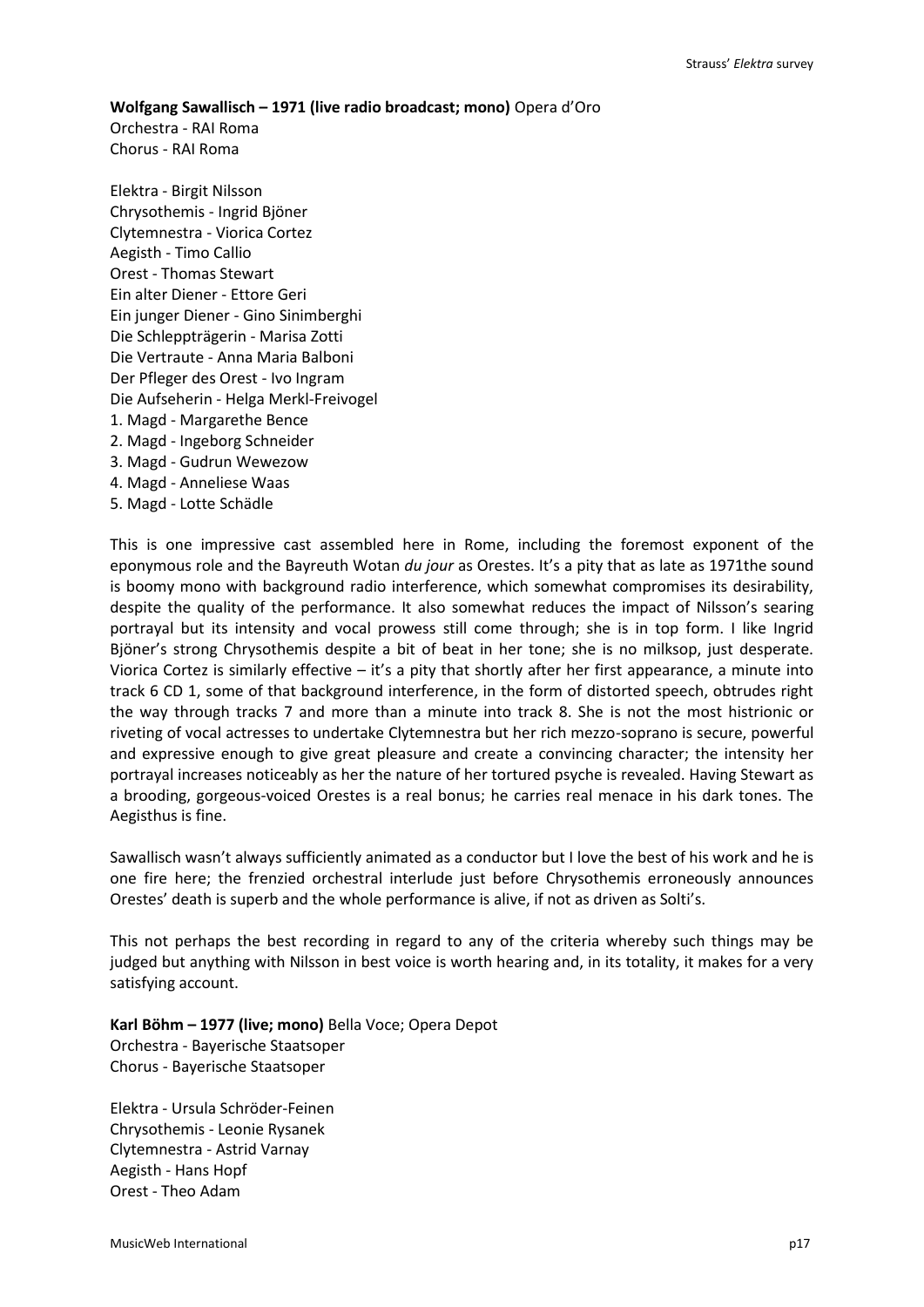Ein alter Diener - Gerhard Auer Ein junger Diener - Georg Paskuda Die Schleppträgerin - Karl Christian Kohn Die Vertraute - Antonia Fahberg Der Pfleger des Orest - Gertrud Freedman Die Aufseherin - Charlotte Berthold 1. Magd - Gudrun Wewezow 2. Magd - Helena Jungwirth 3. Magd - Lilian Benningsen

- 4. Magd Leonore Kirschstein
- 5. Magd Lotte Schädle

The first unpleasant surprise is how poor the narrow stereo sound here is, crumbly, fading in and out as if on a very worn tape with the voices often distant, suggesting that the tape recorder was located some way back from the action. The second is that the maids sound like a geriatric witches' coven; the Third Maid is especially dreadful. Consolation arrives in the form of Ursula Schröder-Feinen's firm, powerful soprano, with its brilliant timbre and flickering vibrato. Her career was equally brilliant and flickering and her recordings are few. She evinces no difficulty with the tessitura, sustained intensity or range of the role – even concluding on a top B in the finale - but some might her find interpretation on the cool side – or at least slightly under-characterised and simply sung too straight compared with more histrionic Elektras. By this stage of her career, Rysanek's voice is a little cloudy with an incipient beat and a tendency to "low", so her Chrysothemis sounds considerably more mature than her sister and her singing does not always make comfortable listening, but the power and expressive gifts are intact; she rises admirably to the climax of the opera. The veteran Varnay is nearly sixty and her voice has too much of a pulse to it but that is no great obstacle to portraying Clytemnestra successfully and she is pretty chilling, even if, again, she isn't always as easy on the ear as steadier interpreters. Theo Adam, too, is in grave but unsteady voice and to complete a quartet of wobblers, Hans Hopf in his early sixties barks his way through the role of Aegisthus, all of which throws into relief the lean youthfulness of Schröder-Feinen's soprano.

The Bavarian orchestra plays with verve and of course Böhm conducts with his customary drive and propulsion. There are flaws of the kind that happen in live performances: an early entry from Adam in the Recognition Scene and another by a clarinet just before the end; ultimately, this can be recommended only to anyone who wants a rare souvenir of the under-recorded Schröder-Feinen; otherwise, there are better recordings to be had and Varnay and Rysanek may be heard in their prime elsewhere.

#### **Carlos Kleiber – 1977 (live; stereo)** Golden Melodram

Orchestra - Covent Garden Chorus - Covent Garden

Elektra - Birgit Nilsson Chrysothemis - Gwyneth Jones Clytemnestra - Márta Szirmay Aegisth - Charles Craig Orest - Donald McIntyre Ein junger Diener - Paul Crook Der Pfleger des Orest - Michael Langdon Die Aufseherin – Ludmilla Andrew 1. Magd - Anne Wilkens 2. Magd - Elizabeth Bainbridge 3. Magd - Teresa Cahill 4. Magd - Jean Bailey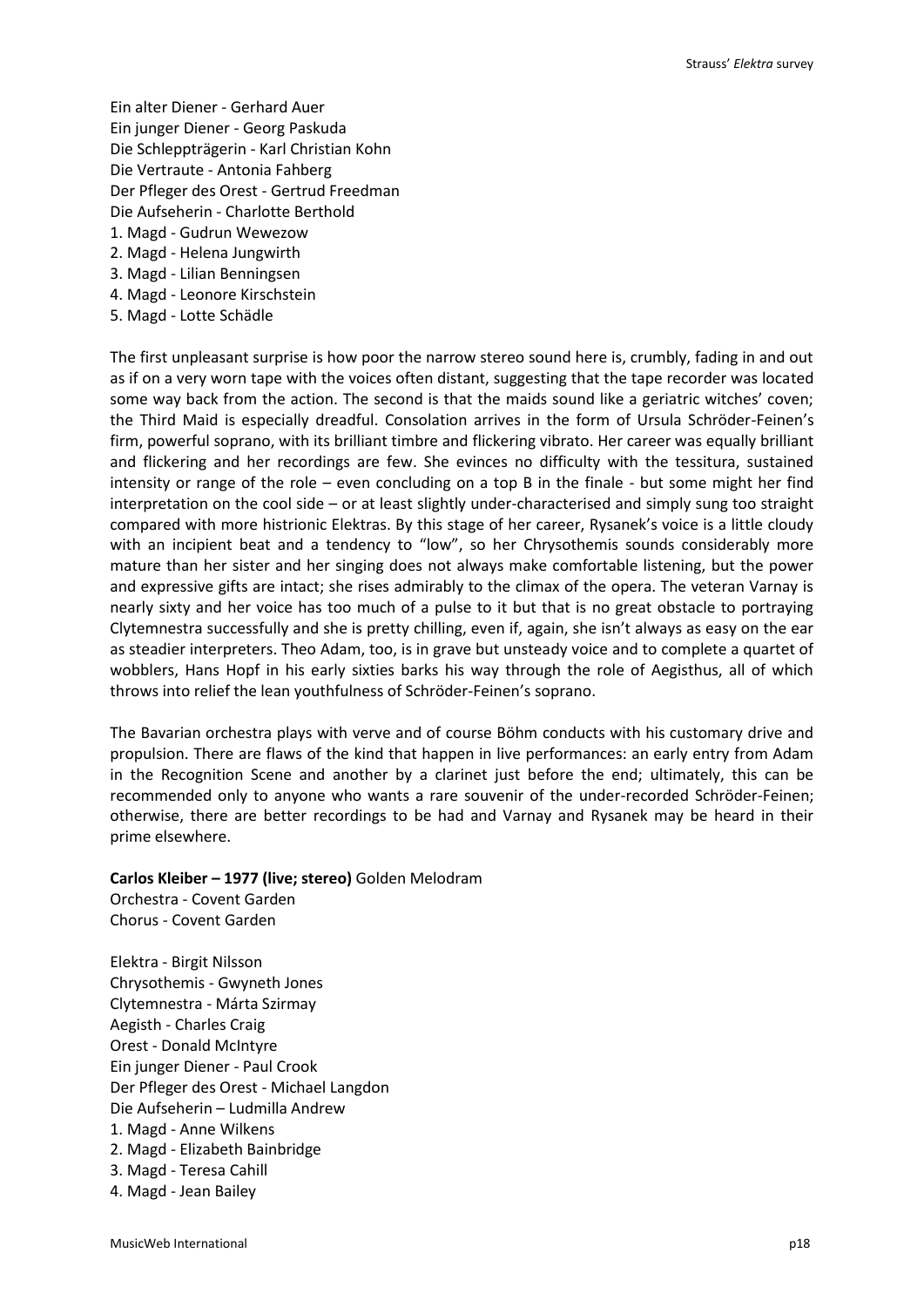# 5. Magd - Margaret Curphey

Although I welcome the advantages of modern, digital recordings, I am equally tolerant of old mono if the performance is sufficiently captivating; however, it is disappointing to encounter as late as 1977 such ropey old sound as we have here, especially given the roster, starting with the elusive Carlos Kleiber and a host of famous names. There is hiss throughout, a fair amount of distortion, some drop-outs and a final bad edit mars the concluding bars; furthermore, it is so muddy and distant one can barely register that it was recorded in stereo.

The only singer here with whom I am unfamiliar is the Hungarian mezzo-soprano Márta Szirmay who is fine but not as memorable as the best, such as Mödl and Madeira. This is relatively late in Nilsson's career and she is clearly labouring a bit – although she nails the high C in her first "aria" and at the close. She also had an increasing tendency to sing  $-$  or perhaps just sound  $-$  flat when she was performing live and there was no possibility of a re-take, so I see little reason to opt for this when you can hear her in her prime and in first-rate sound either in her studio recording or live for Böhm or Sawallisch. Jones matches for her heft but she is vocally better suited to the lead role, as her later assumption for Tate proves and, as always with this singer, you never know whether her unpredictable wobble will be under control or too prominent; here it is noticeable. All the singers give fine, committed performances but that is neither here nor there given the sonic issues Nor, in fact, do I for once much like Kleiber's rather heavy-handed way with a score that needs to be hustled along not under-lined; the music is already powerful enough.

In my judgement, you can safely pass over this. I distinctly part company in this from Marc Bridle [\(review\)](http://www.musicweb-international.com/classrev/2000/june00/elektra.htm). Such is the subjectivity of taste.

# **Seiji Ozawa – 1988 (live composite; digital)** Philips

Orchestra - Boston Symphony Orchestra Chorus - Tanglewood Festival Chorus

Elektra - Hildegard Behrens Chrysothemis - Nadine Secunde Klytämnestra - Christa Ludwig Aegisth - Ragnar Ulfung Orest - Jorma Hynninen Ein alter Diener - Brian Matthews Ein junger Diener - Brad Cresswell Die Schleppträgerin - Dominique Labelle Die Vertraute - Emily Rawlins Der Pfleger des Orest - Brian Matthews Die Aufseherin - Marita Napier 1. Magd - Joan Khara 2. Magd - Wendy Hillhouse 3. Magd - Diane Kesling 4. Magd - Emily Rawlins 5. Magd - Cynthia Haymon

This enjoys good, live, digital sound, which could be more sharply focused but its quality is enhanced by it being a composite recording whereby the best sections of concerts were spliced together. I am always encouraged by that first scene if the maids are cast in strength as per here; the overseer is aptly shrewish and it's good to have Cynthia Haymon strongly voice the Fifth Maid who is set upon for sympathising with the Elektra. Hildegard Behrens might have sung Salome successfully for Karajan ten years previously but she never really had a genuine Elektra voice. She was a fine vocal actress with considerable power, especially in the searing top notes, but her shining soprano often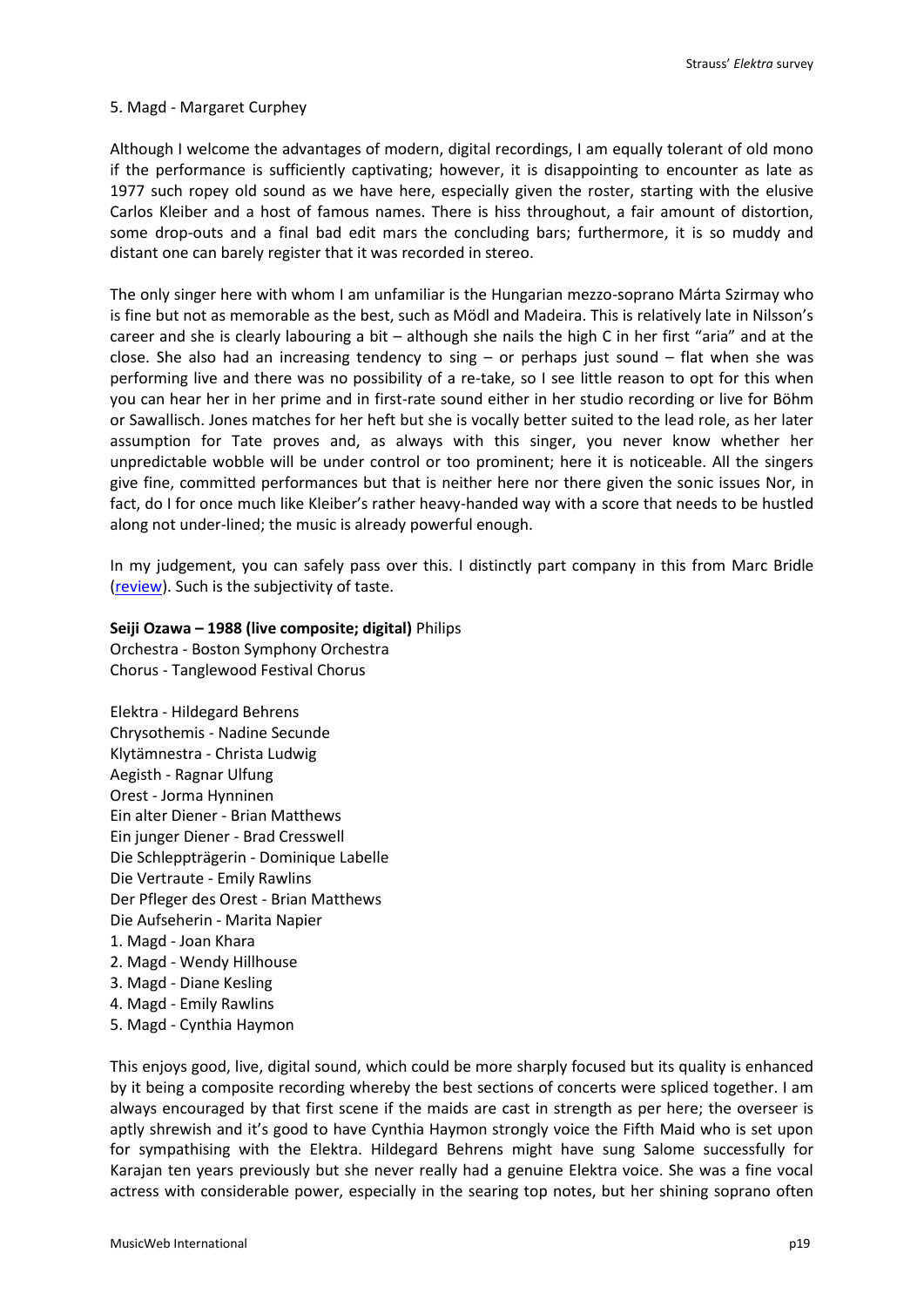turns raw in the middle of the voice and her lower register is husky. She is not matched for intensity by Nadine Secunde's workaday Chrysothemis, who hardly sounds desperate or even that involved. The 60-year-old veteran Christa Ludwig compensates for Secunde's blandness and Ozawa's pusillanimity – he is fine in the more lyrical passages but a bit leaden in the more frenetic sections – by delivering a searing account of the role of Clytemnestra, unfailingly bringing out the textual nuances. She doesn't have quite the unhinged, off-the-wall quality of Mödl or the vocal richness of Madeira, but it is nonetheless a towering performance. Her manic laughter when she believes Orestes to be dead and blood-curdling scream and death-rattle when she is despatched by Orestes must have been quite a sight – and sound – being delivered in isolation on the concert platform rather than on stage. Hynninen is an excellent Orestes, youthful-sounding and full of brooding menace, and Ulfung is appropriately weedy and whining as Aegisthus - and also does a good death gasp.

Some will like Behrens' Elektra more than I and will be able to overlook the stage cuts, the indifferent Chrysothemis and Ozawa's lack of drive in favour of her intensity and Ludwig's chilling Clytemnestra. This is still a very satisfying account and at the end the audience certainly demonstrates its appreciation forcibly with its applause.

# **Wolfgang Sawallisch – 1989 (studio; digital)** EMI

Orchestra - Symphonieorchester des Bayerischen Rundfunks Chorus - Chor des Bayerischen Rundfunks

Elektra - Éva Marton Chrysothemis - Cheryl Studer Klytämnestra - Marjana Lipovsek Aegisth - Hermann Winkler Orest - Bernd Weikl Ein alter Diener - Alfred Kuhn Ein junger Diener - Ulrich Reß Die Schleppträgerin - Dorothea Geipel Die Vertraute - Carmen Anhorn Der Pfleger des Orest - Kurt Moll Die Aufseherin - Victoria Wheeler 1. Magd - Daphne Evangelatos 2. Magd - Shirley Close 3. Magd - Birgit Calm 4. Magd - Julia Faulkner 5. Magd - Caroline Maria Petrig

This recording has not been well received in some quarters but I believe it to be one of a number of wholly gripping performances in modern sound, worthy to stand alongside the classic Solti and the superb accounts by Tate and Sinopoli.

All four operate on a high interpretative, aesthetic and sonic level and I would not wish to choose amongst them, but they are not necessarily that similar, especially in their characterisation of the eponymous protagonist: Birgit Nilsson is all cold steel and fury, Gwyneth Jones multifaceted intensity, Alessandra Marc hysterical obsession - and Eva Marton? - the tragic heroine, very human and tormented. Of course, all three have almost superhuman vocal resources; no soprano without them would attempt the role (which is perhaps where the admirable Hildegard Behrens and Deborah Polaski are lacking in their versions). There is a slight beat in Marton's huge voice but it is not troublesome and she enunciates the text with admirable clarity. Her outbursts are simply thrilling and her greeting to her brother on his return is tender and moving despite the size and heft of her voice.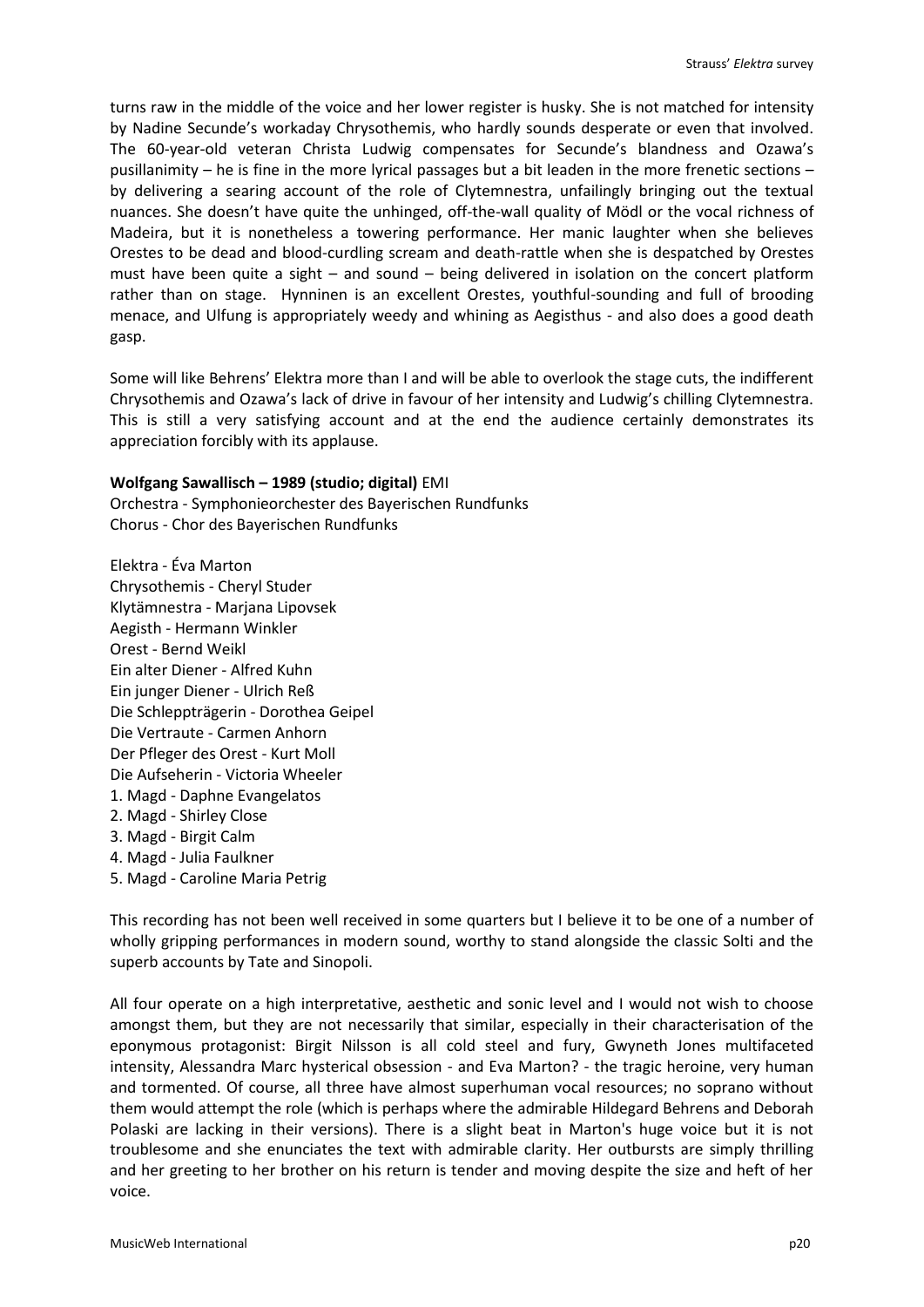Her Chrysothemis is Cheryl Studer in peak form, her slightly piping tone and flickering vibrato being ideal to convey her womanly longings and fragility, and always suggestive of incipient panic. Lipovsek brings a powerful mezzo-soprano to the meaty role of Clytemnestra; her lower register is telling and although she is less overtly histrionic than some, she is wonderfully intense in her tortured ramblings; her account of her fears that her body is crumbling from the inside - indicative of her guilt and moral decay - is riveting.

Add to this the mastery of Sawallisch's conducting and the beauty of the playing of the Bayerischen Rundfunksorchester under his direction, and you have a clear winner. My admiration for Sawallisch, whom I once foolishly dismissed as "a mere Kapellmeister" increases as the years go by and I hear more of his recorded work. He knows when to apply the brakes and when to build, and when to let voices take precedence. The orchestral depiction of Orestes' entry into the house to avenge Agamemnon by murdering his mother and her lover is stupendous, the effect compounded by the two blood-curdling from the dying Clytemnestra. Under Sawallisch, more than Solti or Sinopoli, this opera gains a sense of shape and unity; he is in complete control of the ebb and flow of this extraordinary music and it all hangs together as a cohesive drama rather than a series of isolated crises. Furthermore, Sawallisch, like only Solti and Bychkov, has here recorded the opera in its entirety, without the standard stage cuts.

Relative weaknesses are Weikl's somewhat nondescript Orest, its virility compromised by the slight bleat beginning to creep into his baritone and a weedy Aegisth - only the latter does not much matter, given that he is meant to be a poor thing compared with the great man he murdered. A minibonus is Kurt Moll in the tiny role of the Tutor, whose sepulchral tone gives him real authority.

I am genuinely puzzled by negative reviews of this set; for me it holds an honourable place in the catalogue and could easily be anyone's introduction to this uniquely audacious work.

# **Jeffrey Tate – 1990 (live; digital)** Claves

Orchestra - Orchestre de la Suisse Romande Chorus - Grand Théâtre de Genève

- Elektra Gwyneth Jones Chrysothemis - Anne Evans Klytämnestra - Leonie Rysanek Aegisth - Ronald Hamilton Orest - Wolfgang Schöne Ein alter Diener - Léonard Graus Ein junger Diener - Neil Jenkins Die Schleppträgerin - Antoinette Faes Die Vertraute - Janeen Franz Der Pfleger des Orest - Michael Pavlu Die Aufseherin - Evangelia Antonini 1. Magd - Jacalyn Bower 2. Magd - Vessela (Vesselina) Zorova 3. Magd - Ursula Weber
- 4. Magd Marit Sauramo
- 5. Magd Antoinette Faes

*Elektra* has been fortunate on disc but this live performance from Geneva in 1990 has a number of claims to be one of the most desirable of all, even above classic recordings by such as Borkh, Varnay and Nilsson.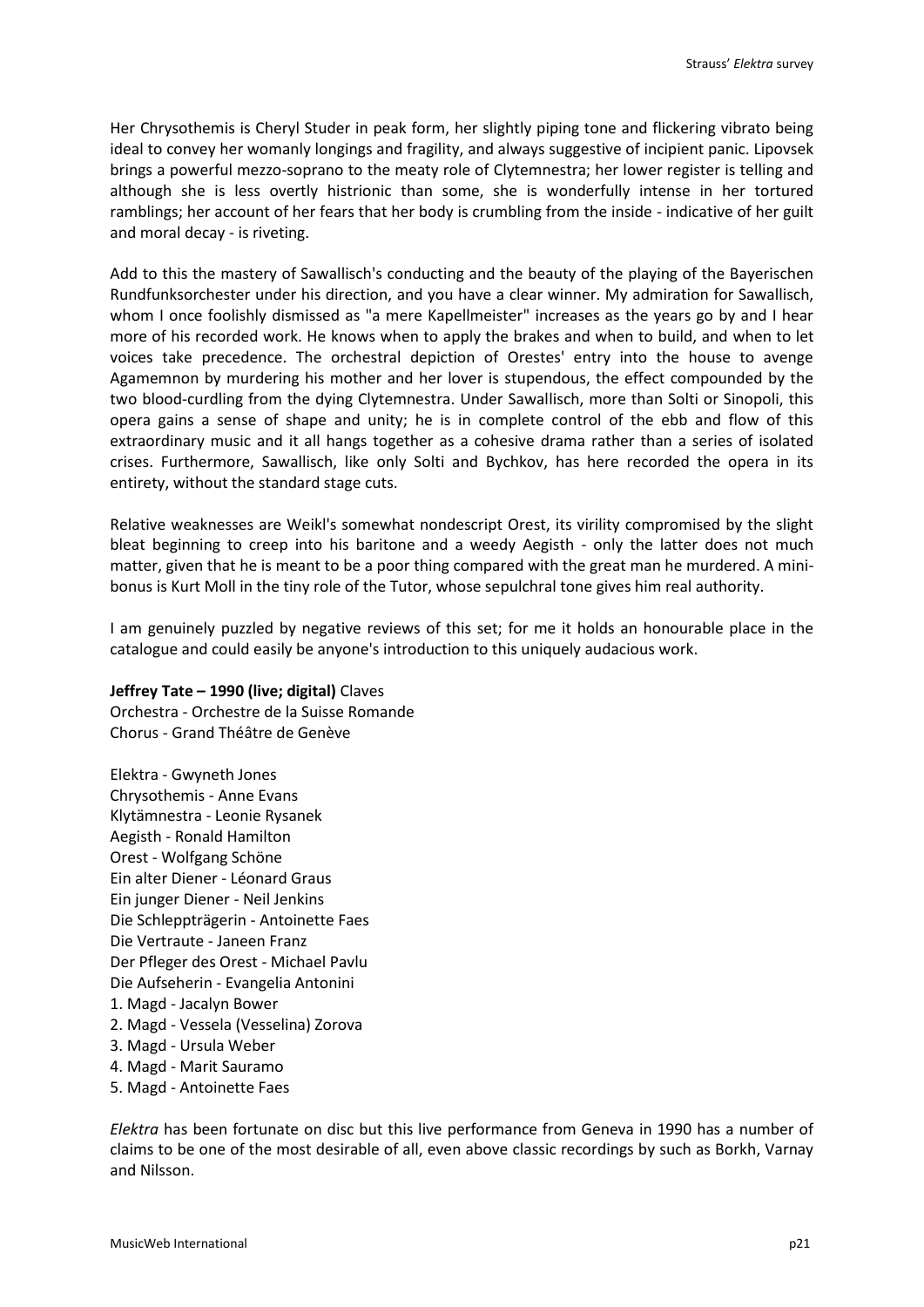The balance between voices and orchestra sound is first rate and very few coughs disturb proceedings, so even if it isn't quite as spectacular as, say, Sinopoli's recording on DG, it is still excellent and the climaxes really make their mark. Jeffrey Tate's conducting is superb: there is a diamantine clarity and precision about his direction which permits all the beauties and nuances of the quieter passages amid the prevailing jaggedness of Strauss's score to emerge – remember, Strauss only half-jokingly told Böhm that his music needed conducting as if it were operetta - yet the big moments are stunning. The Suisse Romande orchestra is wonderful; you have only to listen to their solo moments when nobody is singing, such as the link passage between the two halves of Elektra's first extended lament to hear their quality; I have never found this opera so lyrical, despite its violence. Anne Evans sings what I hear as the best Chrysothemis ever: she is warm, vulnerable and feminine but rises powerfully in the last stages of this terrifying tragedy. Leonie Rysanek, in the twilight years of her career, is still a formidable stage presence; the voice might be a little hoarse and hollow but that suits her character and she is absolutely chilling in her "nightmare" monologue, her tone haunted and sepulchral. The five maids are first rate, too.

But the star of the production is inevitably Gwyneth Jones; she sings like a force of nature. At 53 years old she has moved up from the role of Chrysothemis to Elektra, singing with unremitting steadiness and power and encompassing the vast range of Elektra's kaleidoscopic moods and modes, from biting scorn, murderous intent, to wheedling flattery, to wild hysteria, to ironic calm - she is simply phenomenal. There is virtually no wobble, just sheer laser-like intensity and at times a voice which is simply beautiful, as in the repeated A flats in the scene where she recognises Orestes.

Not all is perfection. Wolfgang Schöne is typically bluff and a bit unsteady, but a suitably masculine presence. The one short arioso of the Tutor in that cameo role makes little vocal impact, unlike singers like Kurt Moll. Ronald Hamilton's Aegisth is weakly vocalised but that suits the role; he is meant to be hysterical and despicable, confirming Elektra's scorn for his lack of manliness.

The usual stage cuts are made. I won't be jettisoning my favourite recordings but this must sit honourably alongside them; it is perhaps Dame Gwyneth's finest hour and a great, theatrical tour de force.

#### **Daniel Barenboim – 1995 (studio; digital)** Teldec

Orchestra - Berliner Staatskapelle Chorus - Berliner Staatsoper

- Elektra Deborah Polaski Chrysothemis - Alessandra Marc Klytämnestra - Waltraud Meier Aegisth - Johan Botha Orest - Falk Struckmann Ein alter Diener - Fritz Hübner Ein junger Diener - Endrik Wottrich Die Schleppträgerin - Magdelena Falewicz Die Vertraute - Carola Nossek Der Pfleger des Orest - Gerhard Wolf Die Aufseherin - Magdaléna Hajóssyová 1. Magd - Mette Ejsing 2. Magd - Borjana Mateewa 3. Magd - Katharina Kammerloher 4. Magd - Ulla Gustafsson
- 5. Magd Carola Höhn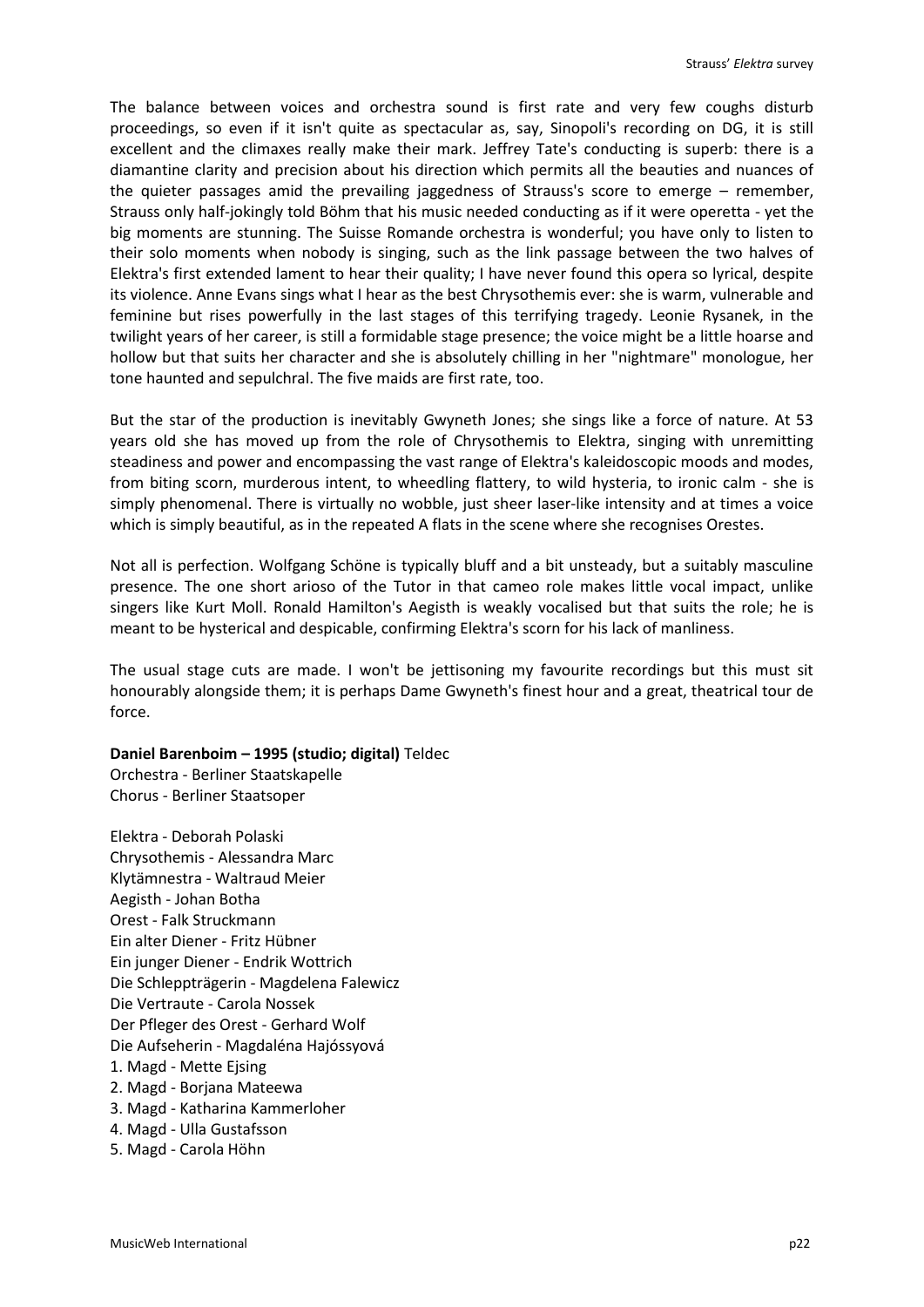This starts very promisingly with excellent maids, and we immediately hear both first-rate sound and a sonorous orchestra, Polaski is good but her German diction is occluded, her tone can get turn scratchy at volume and her delivery is rather unvaried. The top C in her first monologue is only just there; she is generally audibly stretched by the music and there is always an edge in her tone. She improves in the second half of the opera - or perhaps the listener becomes habituated to her voice; her best passage is the Recognition Scene, whose lyrical line lies mostly in the middle of her soprano and does not require so much loud singing. However, Alessandra Marc, heard here the year before she herself recorded the leading role, makes a richer-voiced Chrysothemis than usual; indeed, she sounds much more like an Elektra than Polaski – more beautiful, powerful and secure. It's a grand, hysterical performance; her own first extended "aria" is riveting and hers is the stand-out piece of singing here.

There is insufficient variation in voice types among the three leading roles: Waltraud Meier is by no means poor but her mezzo hasn't the dusky hue I like in a Klytämnestra; and I do not find her narrative as compelling or chilling as the best; how I would have liked to hear the great Ernestine Schumann-Heink sing that role in the premiere in Dresden in 1909!

Falk Struckmann makes a gruff, gravelly Orest, sounding more like the Tutor than a young warrior and the Tutor himself is unimpressive in his brief interjection. Botha is excellent as the craven Aegisth.

Another problem here is not in the singing but in Barenboim's adoption of the standard stage cuts in this recording. There is a big one of two and a half minutes in Elektra's long rant, "Was bluten muß?", another, smaller one in "Wie stark du bist!", another quite large one when Elektra tries to force her sister to join her in murdering her mother and Aegisth, and another in "Orest!". Why, in a studio recording of an opera lasting only two hours? However, even without the cuts, this would not be a first choice.

# **Giuseppe Sinopoli – 1995 (studio; digital)** DG

Orchestra - Wiener Philharmoniker Chorus - Wiener Staatsoper

- Elektra Alessandra Marc Chrysothemis - Deborah Voigt Klytämnestra - Hanna Schwarz Aegisth - Siegfried Jerusalem Orest - Samuel Ramey Ein alter Diener - Walter Zeh Ein junger Diener - Michael Howard Die Schleppträgerin - Karin Wieser Die Vertraute - Christiane Hossfeld Der Pfleger des Orest - Goran Simic Die Aufseherin - Helga Termer 1. Magd - Annette Jahns 2. Magd - Gabriele Sima 3. Magd - Elisabeth Wilke
- 4. Magd Anne Schwanewilms
- 5. Magd Katerina Beranova

You certainly have to be in the mood to listen to *Elektra*; easy-listening, both in terms of the content and the music, it ain't - but goodness, it's thrilling, even for those of us whose tastes are a tad conservative. The sheer size of the orchestra constitutes an aural experience in itself and Sinopoli throws himself into the drama without any of the fussy point-making or annoying gear-changes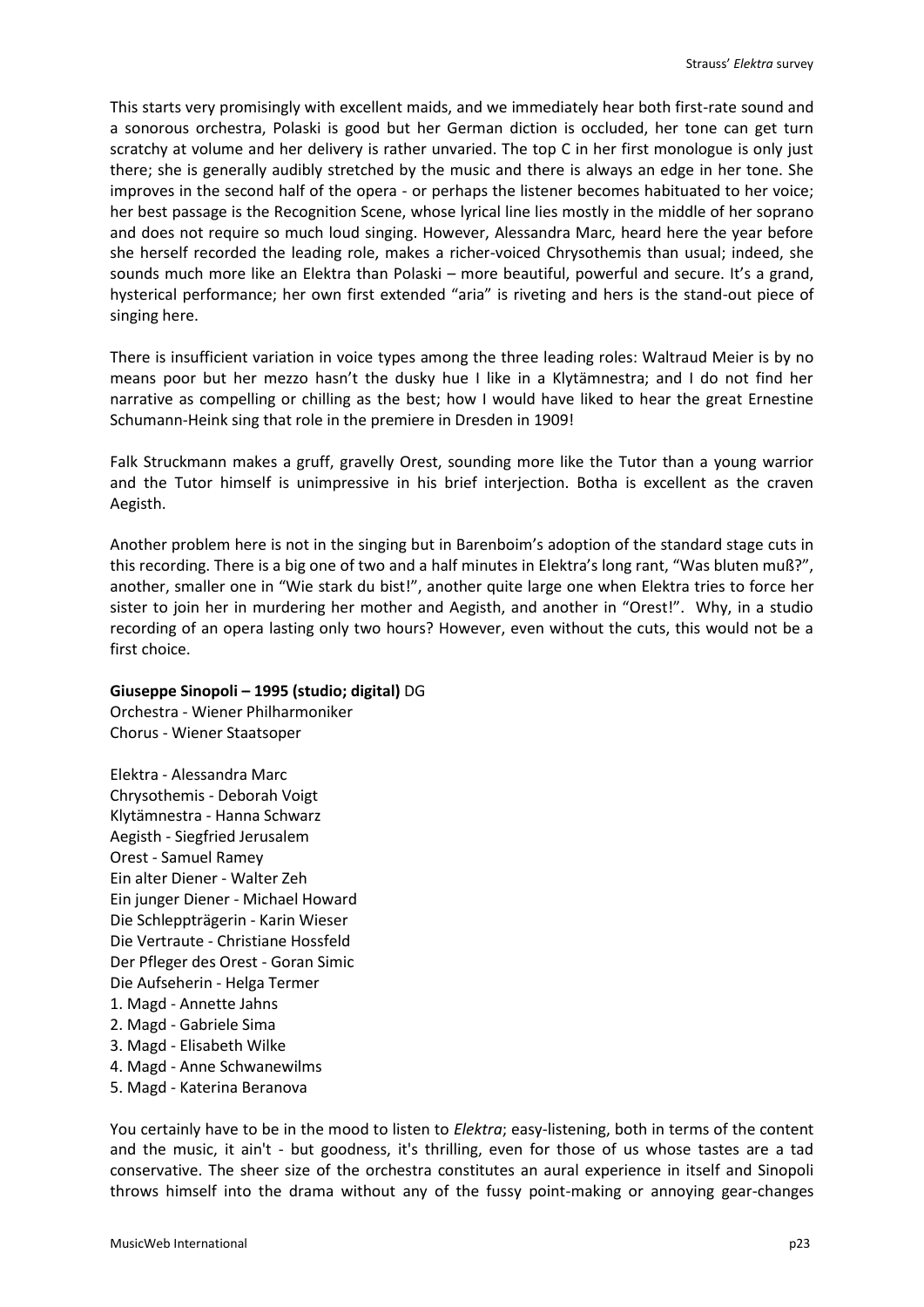which his critics find in some of his recordings. The three lead female voices are stunning: Alessandra Marc has a very big, creamy voice with an exciting upper extension. Her vowels are sometimes occluded but her smoky tones are replete with coiled passion and repressed violence. Given the stupendous challenge of the role, how anyone can criticise her singing in sheer vocal terms, I cannot comprehend. She is absolutely wonderful in that most sensual of passages where Elektra tempts her sister into being her murderous accomplice by dangling an image of nuptial bliss before her. Or try her "Orest! Orest! Orest!" aria; voluptuous Strauss singing at its most mesmerising with languorous *Rosenkavalier*-style orchestration in the accompaniment. She uses the break in her voice between registers to spine-chilling effect; true, she occasionally scoops a bit but the top notes are gleamingly secure. Deborah Voigt is in gleaming, youthful voice and makes Chrysothemis more vital and less pusillanimous than some interpreters. Hannah Schwarz is the epitome of crazed, tormented malevolence as Klytämnestra; she is a superb vocal actress.

As Orestes, bass Sam Ramey's is a little mature and rocky by this stage of his career but his is still a noble sound. His faintly somnambulistic delivery of Orestes' words to his sister before his identity is revealed is actually very effective, as it conveys his deliberate attempt at restraint and concealment. Siegfried Jerusalem is in rather hoarse voice in the relatively small role of Aegisthus.

Comparisons with the famous Solti recording are otiose, except it must be noted that Sinopoli presents the cut version, which will be a deciding factor some; both are otherwise superb and there is surely also room for a more recent version in modern, digital sound with three of the best Strauss singers ever to grace the stage.

(The CLOR catalogue lists this recording as live but it is studio-made in the Musikverein, Grosser Saal, Vienna. )

# **Semyon Bychkov – 2004 (studio; digital SACD)** Profil

Orchestra - Orchester des Westdeutschen Rundfunks Chorus - Chor des Westdeutschen Rundfunks

Elektra - Deborah Polaski Chrysothemis - Anne Schwanewilms Klytämnestra - Felicity Palmer Aegisth - Graham Clark Orest - Franz Grundheber Ein alter Diener - Lars Woldt Ein junger Diener - Arnold Bezuyen Die Schleppträgerin - Karen Foster Die Vertraute - Christiane Hossfeld Der Pfleger des Orest - Alfred Walker Die Aufseherin - Irmgard Vilsmaier 1. Magd - Birgitta Svendén 2. Magd - Viola Zimmermann 3. Magd - Susanne Resmark 4. Magd - Margarita de Arellano 5. Magd - Twyla Robinson

This is one of only three uncut studio recordings, giving it an immediate advantage; another bonus lies in its having by far the best sonics of all those in this survey – audiophile standard. Its depth and transparency are really startling and Bychkov manages to ensure clarity without losing tension or encouraging a mush of sound; this is great conducting, as long as you like a more "humanised" approach rather than the hell-for-leather Solti treatment. (It has hitherto been issued only in SACD format and I have listened to it only in regular CD sound, which is still superb.)